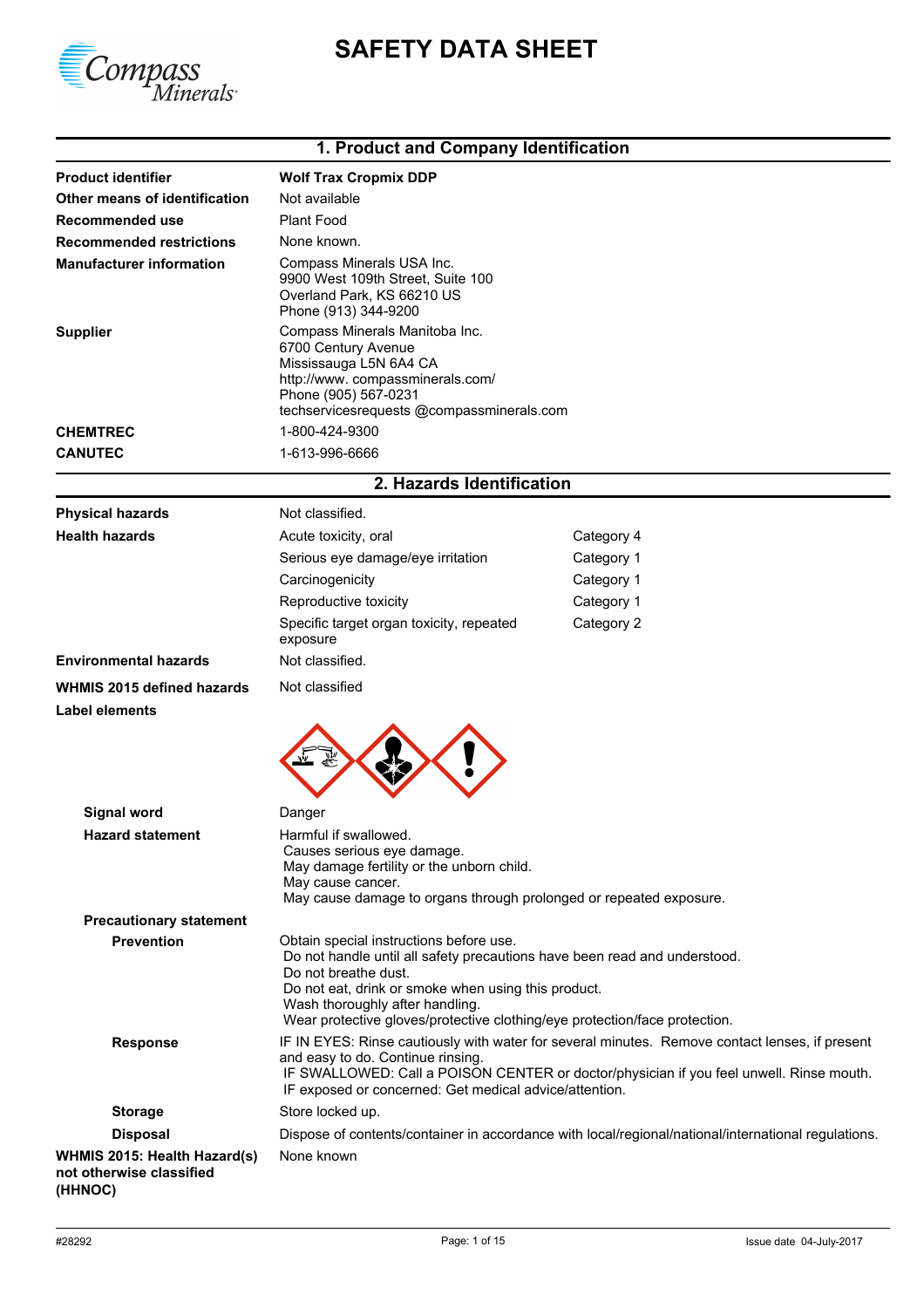**Hazard(s) not otherwise classified (HNOC)**

None known.

**Supplemental information** None.

### **3. Composition/Information on Ingredients**

| <b>Mixture</b>                                  |                          |                   |           |
|-------------------------------------------------|--------------------------|-------------------|-----------|
| <b>Chemical name</b>                            | Common name and synonyms | <b>CAS number</b> | %         |
| Manganese (II) sulfate                          |                          | 7785-87-7         | $15 - 40$ |
| Manganese Chloride                              |                          | 7773-01-5         | $15 - 40$ |
| Zinc oxide                                      |                          | 1314-13-2         | $15 - 40$ |
| Boron sodium oxide (B8Na2O13)                   |                          | 12008-41-2        | $5 - 10$  |
| Zinc sulfate, monohydrate                       |                          | 7446-19-7         | $5 - 10$  |
| Boric acid                                      |                          | 10043-35-3        | $1 - 5$   |
| Boron Potassium Oxide (b4k2o7),<br>Tetrahydrate |                          | 12045-78-2        | $1 - 5$   |
| Copper oxide                                    |                          | 1317-38-0         | $1 - 5$   |
| Ferric oxide                                    |                          | 1309-37-1         | $1 - 5$   |
| Silica                                          |                          | 7631-86-9         | $1 - 5$   |
| Calcium oxide                                   |                          | 1305-78-8         | $0.1 - 1$ |
| Copper (II) sulfate pentahydrate                |                          | 7758-99-8         | $0.1 - 1$ |
| Crystalline silica                              |                          | 14808-60-7        | $0.1 - 1$ |
| <b>Cuprous Oxide</b>                            |                          | 1317-39-1         | $0.1 - 1$ |

All concentrations are in percent by weight (kg) unless ingredient is a gas. Gas concentrations are in percent by volume (l).

|                                                                              | 4. First Aid Measures                                                                                                                                                                                                                                                                       |
|------------------------------------------------------------------------------|---------------------------------------------------------------------------------------------------------------------------------------------------------------------------------------------------------------------------------------------------------------------------------------------|
| Inhalation                                                                   | If symptoms develop move victim to fresh air. If symptoms persist, obtain medical attention.                                                                                                                                                                                                |
| <b>Skin contact</b>                                                          | Flush with cool water. Wash with soap and water. Obtain medical attention if irritation persists.                                                                                                                                                                                           |
| Eye contact                                                                  | IF IN EYES: Rinse cautiously with water for several minutes. Remove contact lenses, if present<br>and easy to do. Continue rinsing. Immediately call a POISON CENTER/doctor.                                                                                                                |
| Ingestion                                                                    | IF SWALLOWED: Call a POISON CENTER/doctor if you feel unwell. Rinse mouth.                                                                                                                                                                                                                  |
| <b>Most important</b><br>symptoms/effects, acute and<br>delayed              | Symptoms may include stinging, tearing, redness, swelling, and blurred vision. Permanent eye<br>damage including blindness could result.<br>Prolonged exposure may cause chronic effects.                                                                                                   |
| Indication of immediate<br>medical attention and special<br>treatment needed | Symptoms may be delayed.                                                                                                                                                                                                                                                                    |
| <b>General information</b>                                                   | IF exposed or concerned: Get medical advice/attention. Ensure that medical personnel are aware<br>of the material(s) involved, and take precautions to protect themselves. Avoid contact with eyes,<br>skin and clothing. Wear suitable protective clothing. Keep out of reach of children. |
|                                                                              | 5. Fire Fighting Measures                                                                                                                                                                                                                                                                   |
| Suitable extinguishing media                                                 | Water fog. Foam. Dry chemical powder. Carbon dioxide.                                                                                                                                                                                                                                       |
| Unsuitable extinguishing<br>media                                            | Not available.                                                                                                                                                                                                                                                                              |
| Specific hazards arising from<br>the chemical                                | During fire, gases hazardous to health may be formed.                                                                                                                                                                                                                                       |
| Special protective equipment<br>and precautions for firefighters             | Self-contained breathing apparatus and full protective clothing must be worn in case of fire.                                                                                                                                                                                               |
| <b>Fire-fighting</b><br>equipment/instructions                               | In the event of fire, cool tanks with water spray. Cool containers with flooding quantities of water<br>until well after fire is out.                                                                                                                                                       |
| <b>Specific methods</b>                                                      | Use standard firefighting procedures and consider the hazards of other involved materials.                                                                                                                                                                                                  |
| <b>General fire hazards</b>                                                  | No unusual fire or explosion hazards noted.                                                                                                                                                                                                                                                 |
| <b>Hazardous combustion</b><br>products                                      | Not available                                                                                                                                                                                                                                                                               |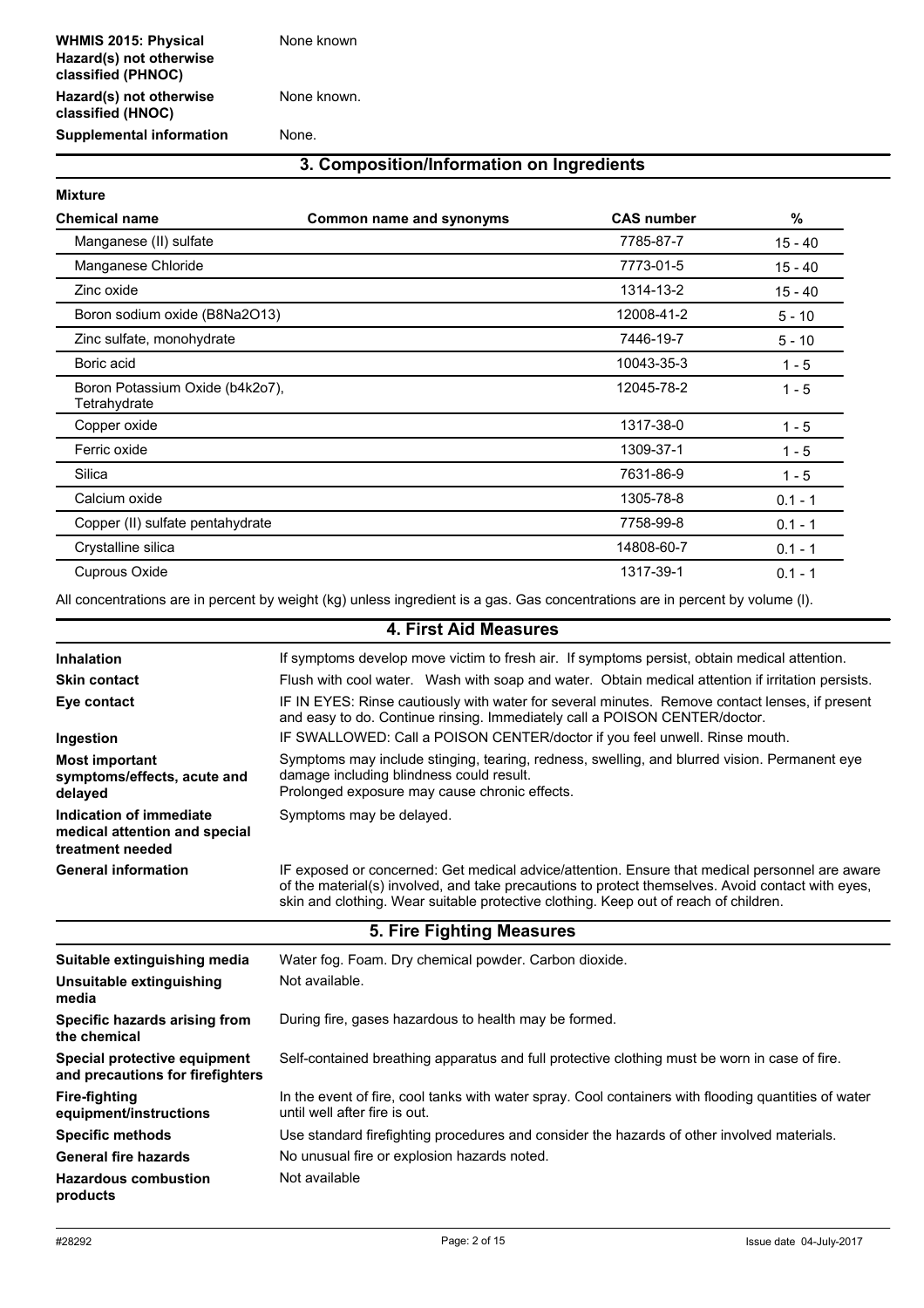| 6. Accidental Release Measures                                                   |                                                                                                                                                                                                                                                                                                                                                                                                       |  |  |
|----------------------------------------------------------------------------------|-------------------------------------------------------------------------------------------------------------------------------------------------------------------------------------------------------------------------------------------------------------------------------------------------------------------------------------------------------------------------------------------------------|--|--|
| <b>Personal precautions,</b><br>protective equipment and<br>emergency procedures | Keep people away from and upwind of spill/leak. Keep out of low areas. Do not touch damaged<br>containers or spilled material unless wearing appropriate protective clothing. Ensure adequate<br>ventilation. Local authorities should be advised if significant spillages cannot be contained. For<br>personal protection, see section 8 of the SDS.                                                 |  |  |
| <b>Methods and materials for</b><br>containment and cleaning up                  | Before attempting clean up, refer to hazard data given above. Use broom or dry vacuum to collect<br>material for proper disposal without raising dust. Rinse area with water. Prevent large spills from<br>entering sewers or waterways. Contact emergency services and supplier for advice. Never return<br>spills in original containers for re-use. For waste disposal, see section 13 of the SDS. |  |  |
| <b>Environmental precautions</b>                                                 | Do not discharge into lakes, streams, ponds or public waters.                                                                                                                                                                                                                                                                                                                                         |  |  |
|                                                                                  | 7. Handling and Storage                                                                                                                                                                                                                                                                                                                                                                               |  |  |
| <b>Precautions for safe handling</b>                                             | Obtain special instructions before use.<br>Do not handle until all safety precautions have been read and understood.<br>Avoid contact with eyes, skin and clothing.<br>Do not taste or swallow.<br>Avoid contact during pregnancy/while nursing.<br>Avoid prolonged exposure.<br>Wear appropriate personal protective equipment.<br>Provide adequate ventilation.                                     |  |  |
| Conditions for safe storage,<br>including any incompatibilities                  | Store locked up.<br>Keep container tightly closed.<br>Store away from incompatible materials (see Section 10 of the SDS).<br>Keep out of the reach of children.                                                                                                                                                                                                                                       |  |  |

#### **8. Exposure Controls/Personal Protection**

#### **Occupational exposure limits**

**Canada. Alberta OELs (Occupational Health & Safety Code, Schedule 1, Table 2)**

| <b>Components</b>                                    | .<br><b>Type</b> | Value                | Form                  |
|------------------------------------------------------|------------------|----------------------|-----------------------|
| Boron sodium oxide<br>(B8Na2O13) (CAS<br>12008-41-2) | <b>STEL</b>      | 3 ppm                |                       |
|                                                      | <b>TWA</b>       | 1 mg/m $3$           |                       |
| Calcium oxide (CAS<br>1305-78-8)                     | TWA              | $2$ mg/m $3$         |                       |
| Crystalline silica (CAS<br>14808-60-7)               | <b>TWA</b>       | $0.025$ mg/m $3$     | Respirable particles. |
| Ferric oxide (CAS<br>1309-37-1)                      | <b>TWA</b>       | $5 \text{ mg/m}$     | Respirable.           |
| Manganese (II) sulfate<br>(CAS 7785-87-7)            | <b>TWA</b>       | $0.2$ mg/m $3$       |                       |
| Manganese Chloride (CAS<br>7773-01-5)                | <b>TWA</b>       | $0.2 \text{ mg/m}$ 3 |                       |
| Zinc oxide (CAS 1314-13-2)                           | <b>STEL</b>      | $10$ mg/m $3$        | Respirable.           |
|                                                      | <b>TWA</b>       | $2 \text{ mg/m}$     | Respirable.           |

#### **Canada. British Columbia OELs. (Occupational Exposure Limits for Chemical Substances, Occupational Health and Safety Regulation 296/97, as amended)**

| <b>Components</b>                      | <b>Type</b> | <b>Value</b>      | <b>Form</b>          |
|----------------------------------------|-------------|-------------------|----------------------|
| Boric acid (CAS<br>$10043 - 35 - 3$    | <b>STEL</b> | $6$ mg/m $3$      | Inhalable            |
|                                        | <b>TWA</b>  | $2 \text{ mg/m}$  | Inhalable            |
| Calcium oxide (CAS<br>1305-78-8)       | <b>TWA</b>  | $2 \text{ mg/m}$  |                      |
| Crystalline silica (CAS<br>14808-60-7) | <b>TWA</b>  | $0.025$ mg/m $3$  | Respirable fraction. |
| Ferric oxide (CAS<br>$1309 - 37 - 1$   | <b>STEL</b> | $10 \text{ mg/m}$ | Fume.                |
|                                        | <b>TWA</b>  | $5 \text{ mg/m}$  | Fume.                |
|                                        |             | $5 \text{ mg/m}$  | Dust.                |
|                                        |             | $3$ mg/m $3$      | Respirable fraction. |
|                                        |             | $10 \text{ mg/m}$ | Total dust.          |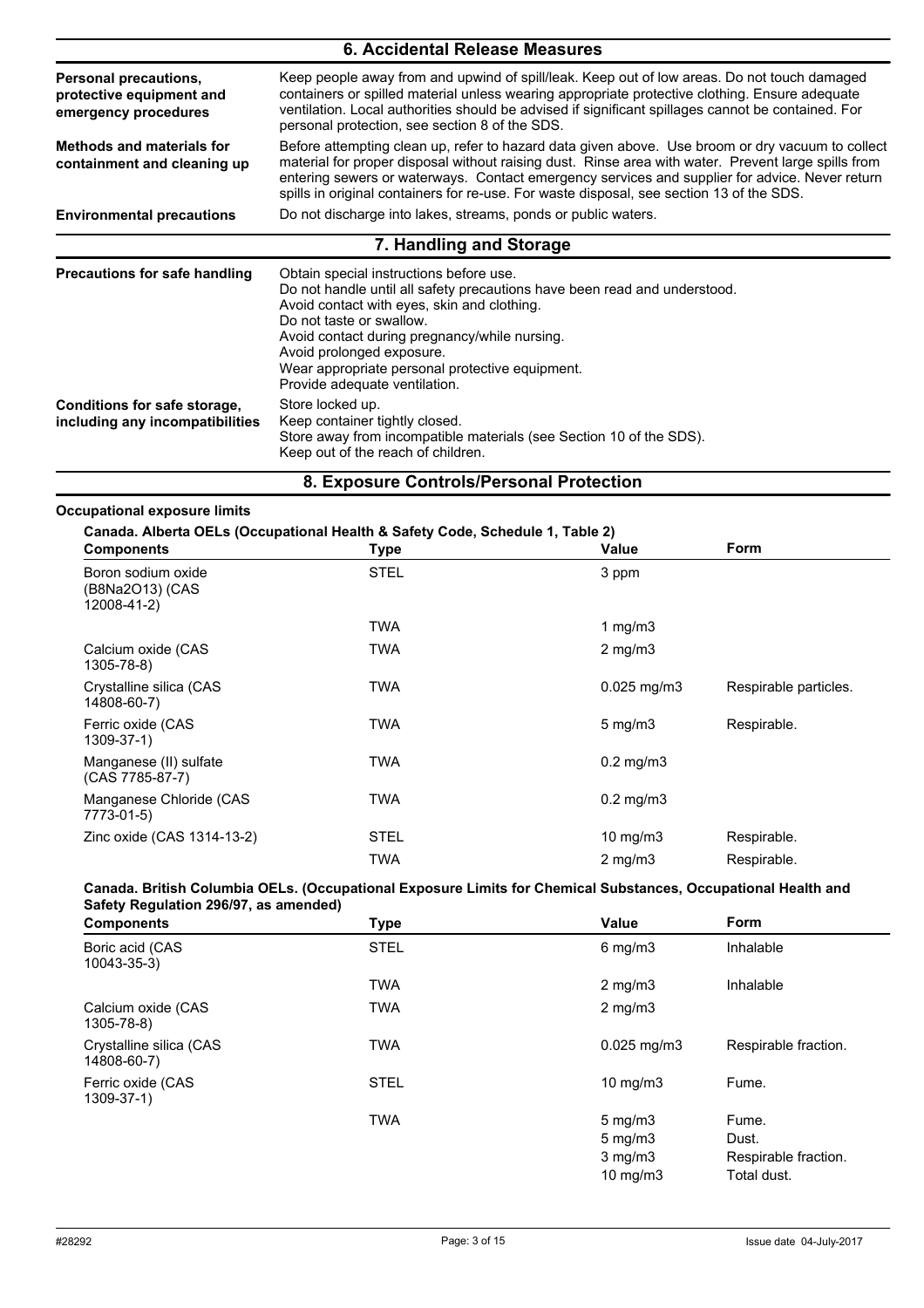#### **Canada. British Columbia OELs. (Occupational Exposure Limits for Chemical Substances, Occupational Health and Safety Regulation 296/97, as amended)**

| <b>Components</b>                         | Type        | Value                                      | Form                 |
|-------------------------------------------|-------------|--------------------------------------------|----------------------|
| Manganese (II) sulfate<br>(CAS 7785-87-7) | TWA         | $0.2 \text{ mg/m}$ 3                       |                      |
| Manganese Chloride (CAS<br>7773-01-5)     | TWA         | $0.2 \text{ mg/m}$ 3                       |                      |
| Silica (CAS 7631-86-9)                    | TWA         | $4 \text{ mg/m}$ 3<br>$1.5 \text{ mg/m}$ 3 | Total<br>Respirable. |
| Zinc oxide (CAS 1314-13-2)                | <b>STEL</b> | $10 \text{ mg/m}$                          | Respirable.          |
|                                           | TWA         | $2 \text{ mg/m}$                           | Respirable.          |

# **Canada. Manitoba OELs (Reg. 217/2006, The Workplace Safety And Health Act)**

| Canada. Manitoba OELS (Reg. 21//2006, The Workplace Safety And Health Act)<br><b>Components</b> | <b>Type</b> | <b>Value</b>    | Form                 |
|-------------------------------------------------------------------------------------------------|-------------|-----------------|----------------------|
| Boric acid (CAS<br>10043-35-3)                                                                  | <b>STEL</b> | $6$ mg/m $3$    | Inhalable fraction.  |
|                                                                                                 | <b>TWA</b>  | $2$ mg/m $3$    | Inhalable fraction.  |
| Boron sodium oxide<br>(B8Na2O13) (CAS<br>12008-41-2)                                            | <b>STEL</b> | $6$ mg/m $3$    | Inhalable fraction.  |
|                                                                                                 | <b>TWA</b>  | $2$ mg/m $3$    | Inhalable fraction.  |
| Calcium oxide (CAS<br>$1305 - 78 - 8$                                                           | <b>TWA</b>  | $2$ mg/m $3$    |                      |
| Copper (II) sulfate<br>pentahydrate (CAS<br>7758-99-8)                                          | <b>TWA</b>  | 1 $mg/m3$       | Dust and mist.       |
|                                                                                                 |             | $0.2$ mg/m $3$  | Fume.                |
| Copper oxide (CAS<br>1317-38-0)                                                                 | <b>TWA</b>  | 1 $mg/m3$       | Dust and mist.       |
|                                                                                                 |             | $0.2$ mg/m $3$  | Fume.                |
| Crystalline silica (CAS<br>14808-60-7)                                                          | <b>TWA</b>  | $0.025$ mg/m3   | Respirable fraction. |
| Cuprous Oxide (CAS<br>1317-39-1)                                                                | <b>TWA</b>  | 1 $mg/m3$       | Dust and mist.       |
|                                                                                                 |             | $0.2$ mg/m $3$  | Fume.                |
| Ferric oxide (CAS<br>1309-37-1)                                                                 | <b>TWA</b>  | $5$ mg/m $3$    | Respirable fraction. |
| Manganese (II) sulfate<br>(CAS 7785-87-7)                                                       | <b>TWA</b>  | $0.1$ mg/m $3$  | Inhalable fraction.  |
|                                                                                                 |             | $0.02$ mg/m $3$ | Respirable fraction. |
| Manganese Chloride (CAS<br>7773-01-5)                                                           | <b>TWA</b>  | $0.1$ mg/m $3$  | Inhalable fraction.  |
|                                                                                                 |             | $0.02$ mg/m $3$ | Respirable fraction. |
| Zinc oxide (CAS 1314-13-2)                                                                      | <b>STEL</b> | 10 mg/m3        | Respirable fraction. |
|                                                                                                 | <b>TWA</b>  | $2$ mg/m $3$    | Respirable fraction. |

#### **Canada. Ontario OELs. (Control of Exposure to Biological or Chemical Agents)**

| <b>Components</b>                                                   | <b>Type</b> | <b>Value</b>     | <b>Form</b>         |
|---------------------------------------------------------------------|-------------|------------------|---------------------|
| Boric acid (CAS<br>10043-35-3)                                      | <b>STEL</b> | $6$ mg/m $3$     | Inhalable fraction. |
|                                                                     | <b>TWA</b>  | $2 \text{ mg/m}$ | Inhalable fraction. |
| Boron Potassium Oxide<br>(b4k2o7), Tetrahydrate<br>(CAS 12045-78-2) | <b>STEL</b> | $6$ mg/m $3$     | Inhalable fraction. |
|                                                                     | <b>TWA</b>  | $2 \text{ mg/m}$ | Inhalable fraction. |
| Boron sodium oxide<br>(B8Na2O13) (CAS<br>12008-41-2)                | <b>STEL</b> | $6$ mg/m $3$     | Inhalable fraction. |
|                                                                     | <b>TWA</b>  | $2 \text{ mg/m}$ | Inhalable fraction. |
| Calcium oxide (CAS<br>1305-78-8)                                    | <b>TWA</b>  | $2 \text{ mg/m}$ |                     |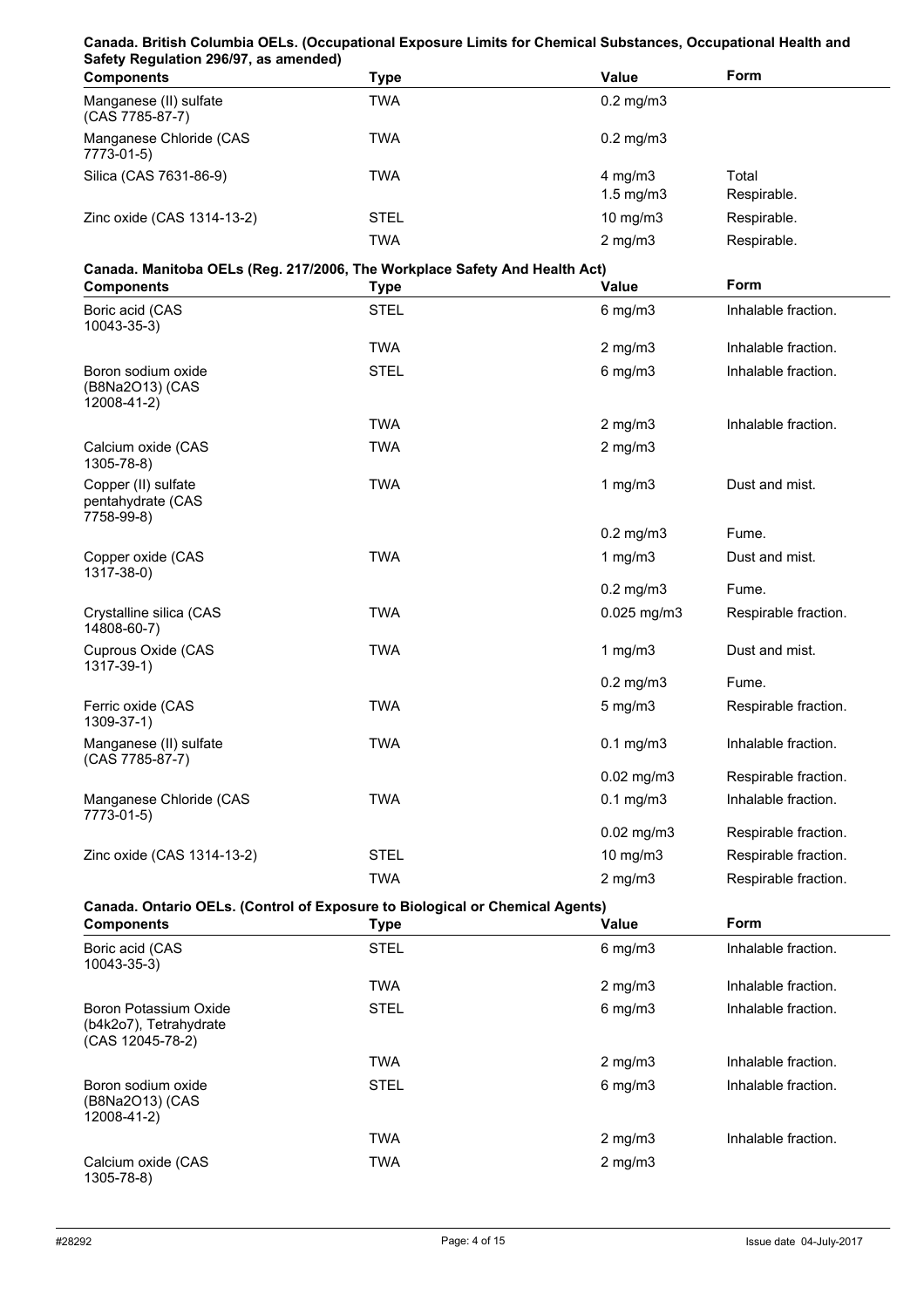# **Canada. Ontario OELs. (Control of Exposure to Biological or Chemical Agents)**

| <b>Components</b>                         | Type | <b>Value</b>         | <b>Form</b>          |
|-------------------------------------------|------|----------------------|----------------------|
| Crystalline silica (CAS<br>14808-60-7)    | TWA  | $0.1 \text{ mg/m}$ 3 | Respirable fraction. |
| Ferric oxide (CAS<br>$1309 - 37 - 1$      | TWA  | $5 \text{ mg/m}$     | Respirable fraction. |
| Manganese (II) sulfate<br>(CAS 7785-87-7) | TWA  | $0.2 \text{ mg/m}$ 3 |                      |
| Manganese Chloride (CAS<br>7773-01-5)     | TWA  | $0.2 \text{ mg/m}$ 3 |                      |
| Zinc oxide (CAS 1314-13-2)                | STEL | $10 \text{ mg/m}$    | Respirable fraction. |
|                                           | TWA  | $2 \text{ mg/m}$     | Respirable fraction. |

#### **Canada. Quebec OELs. (Ministry of Labor - Regulation Respecting the Quality of the Work Environment)**

| <b>Components</b>                         | <b>Type</b> | Value                                 | <b>Form</b>          |
|-------------------------------------------|-------------|---------------------------------------|----------------------|
| Calcium oxide (CAS<br>1305-78-8)          | <b>TWA</b>  | $2 \text{ mg/m}$                      |                      |
| Crystalline silica (CAS<br>14808-60-7)    | <b>TWA</b>  | $0.1$ mg/m $3$                        | Respirable dust.     |
| Ferric oxide (CAS<br>$1309 - 37 - 1$      | <b>TWA</b>  | $5 \text{ mg/m}$                      | Dust and fume.       |
|                                           |             | 10 mg/m $3$                           | Total dust.          |
| Manganese (II) sulfate<br>(CAS 7785-87-7) | <b>TWA</b>  | $5 \text{ mg/m}$                      | Dust.                |
| Manganese Chloride (CAS<br>7773-01-5)     | <b>TWA</b>  | $5 \text{ mg/m}$                      | Dust.                |
| Silica (CAS 7631-86-9)                    | <b>TWA</b>  | $6$ mg/m $3$                          | Respirable dust.     |
| Zinc oxide (CAS 1314-13-2)                | <b>STEL</b> | 10 mg/m $3$                           | Fume.                |
|                                           | <b>TWA</b>  | $5 \text{ mg/m}$<br>$10 \text{ mg/m}$ | Fume.<br>Total dust. |

#### **US. OSHA Table Z-1 Limits for Air Contaminants (29 CFR 1910.1000)**

| <b>Components</b>                                    | <b>Type</b> | <b>Value</b>               | Form                 |
|------------------------------------------------------|-------------|----------------------------|----------------------|
| Calcium oxide (CAS<br>1305-78-8)                     | <b>PEL</b>  | $5$ mg/m $3$               |                      |
| Crystalline silica (CAS<br>14808-60-7)               | PEL         | $0.05$ mg/m $3$            |                      |
| Ferric oxide (CAS<br>1309-37-1)                      | PEL         | 10 mg/m3                   | Fume.                |
| Manganese (II) sulfate<br>(CAS 7785-87-7)            | Ceiling     | $5 \text{ mg/m}$           |                      |
| Manganese Chloride (CAS<br>7773-01-5)                | Ceiling     | $5$ mg/m $3$               |                      |
| Zinc oxide (CAS 1314-13-2)                           | PEL         | $5 \text{ mg/m}$           | Fume.                |
|                                                      |             | $5$ mg/m $3$               | Respirable fraction. |
|                                                      |             | 15 mg/m3                   | Total dust.          |
| US. OSHA Table Z-3 (29 CFR 1910.1000)                |             |                            |                      |
| <b>Components</b>                                    | <b>Type</b> | <b>Value</b>               | Form                 |
| Crystalline silica (CAS<br>14808-60-7)               | TWA         | $0.1$ mg/m $3$             | Respirable.          |
|                                                      |             | 2.4 mppcf                  | Respirable.          |
| Silica (CAS 7631-86-9)                               | <b>TWA</b>  | $0.8$ mg/m $3$<br>20 mppcf |                      |
| <b>US. ACGIH Threshold Limit Values</b>              |             |                            |                      |
| <b>Components</b>                                    | <b>Type</b> | <b>Value</b>               | <b>Form</b>          |
| Boric acid (CAS<br>10043-35-3)                       | <b>STEL</b> | $6$ mg/m $3$               | Inhalable fraction.  |
|                                                      | <b>TWA</b>  | $2$ mg/m $3$               | Inhalable fraction.  |
| Boron sodium oxide<br>(B8Na2O13) (CAS<br>12008-41-2) | <b>STEL</b> | $6$ mg/m $3$               | Inhalable fraction.  |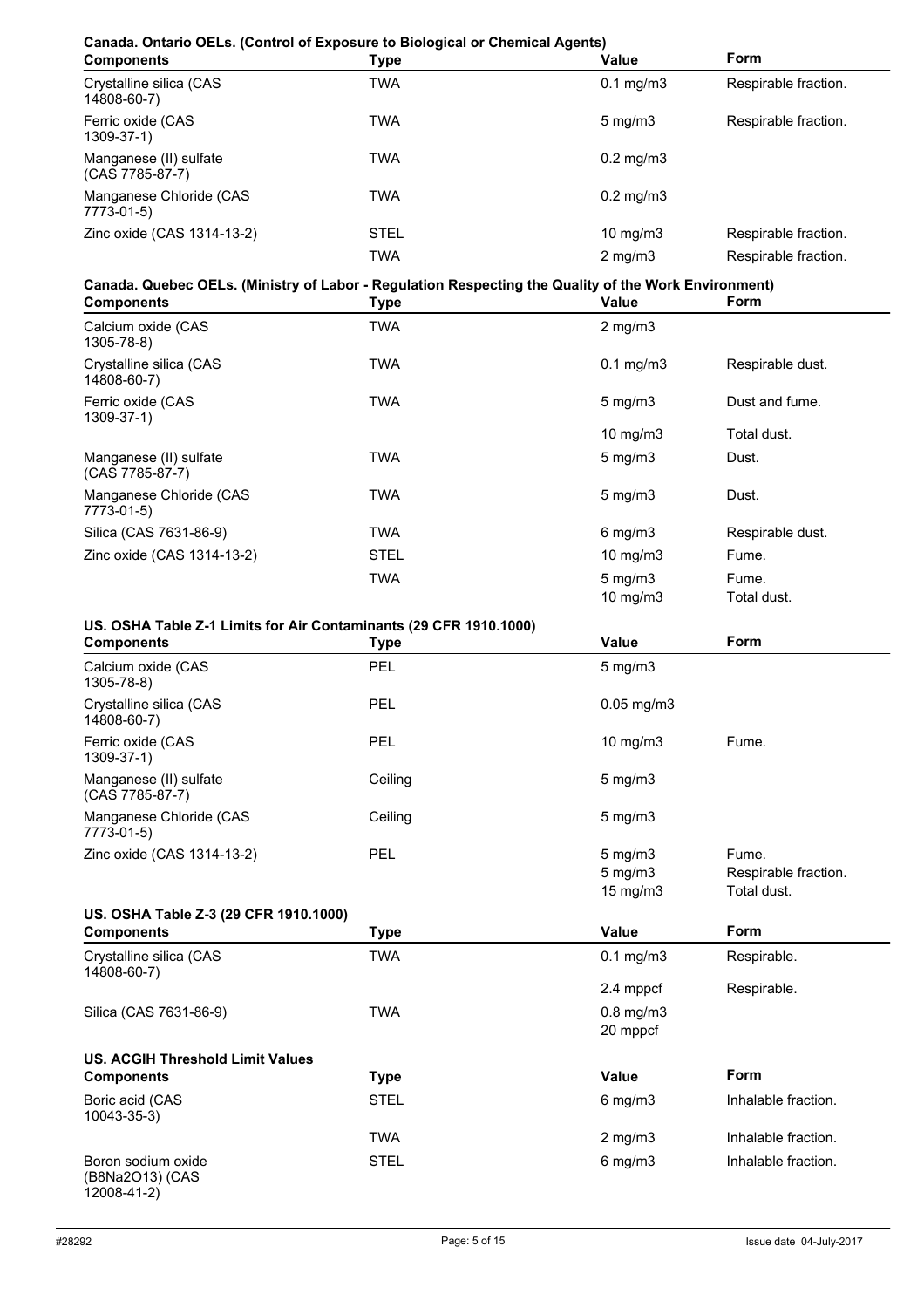# **US. ACGIH Threshold Limit Values**

| <b>Components</b>                                      | <b>Type</b>                                                                                                           | Value                        | Form                 |
|--------------------------------------------------------|-----------------------------------------------------------------------------------------------------------------------|------------------------------|----------------------|
|                                                        | <b>TWA</b>                                                                                                            | $2$ mg/m $3$                 | Inhalable fraction.  |
| Calcium oxide (CAS<br>1305-78-8)                       | <b>TWA</b>                                                                                                            | $2$ mg/m $3$                 |                      |
| Copper (II) sulfate<br>pentahydrate (CAS<br>7758-99-8) | <b>TWA</b>                                                                                                            | 1 $mg/m3$                    | Dust and mist.       |
|                                                        |                                                                                                                       | $0.2$ mg/m $3$               | Fume.                |
| Copper oxide (CAS<br>1317-38-0)                        | <b>TWA</b>                                                                                                            | 1 $mg/m3$                    | Dust and mist.       |
|                                                        |                                                                                                                       | $0.2$ mg/m $3$               | Fume.                |
| Crystalline silica (CAS<br>14808-60-7)                 | <b>TWA</b>                                                                                                            | $0.025$ mg/m3                | Respirable fraction. |
| Cuprous Oxide (CAS<br>1317-39-1)                       | <b>TWA</b>                                                                                                            | $1$ mg/m $3$                 | Dust and mist.       |
|                                                        |                                                                                                                       | $0.2$ mg/m $3$               | Fume.                |
| Ferric oxide (CAS<br>$1309 - 37 - 1$                   | <b>TWA</b>                                                                                                            | $5$ mg/m $3$                 | Respirable fraction. |
| Manganese (II) sulfate<br>(CAS 7785-87-7)              | <b>TWA</b>                                                                                                            | $0.1$ mg/m $3$               | Inhalable fraction.  |
|                                                        |                                                                                                                       | $0.02$ mg/m $3$              | Respirable fraction. |
| Manganese Chloride (CAS<br>7773-01-5)                  | <b>TWA</b>                                                                                                            | $0.1$ mg/m $3$               | Inhalable fraction.  |
|                                                        |                                                                                                                       | $0.02$ mg/m $3$              | Respirable fraction. |
| Zinc oxide (CAS 1314-13-2)                             | <b>STEL</b>                                                                                                           | 10 mg/m3                     | Respirable fraction. |
|                                                        | <b>TWA</b>                                                                                                            | $2$ mg/m $3$                 | Respirable fraction. |
| US. NIOSH: Pocket Guide to Chemical Hazards            |                                                                                                                       |                              |                      |
| <b>Components</b>                                      | <b>Type</b>                                                                                                           | Value                        | Form                 |
| Calcium oxide (CAS<br>1305-78-8)                       | <b>TWA</b>                                                                                                            | $2$ mg/m $3$                 |                      |
| Copper (II) sulfate<br>pentahydrate (CAS<br>7758-99-8) | <b>TWA</b>                                                                                                            | $1$ mg/m $3$                 | Dust and mist.       |
| Copper oxide (CAS<br>1317-38-0)                        | <b>TWA</b>                                                                                                            | $0.1$ mg/m $3$               | Fume.                |
| Crystalline silica (CAS<br>14808-60-7)                 | <b>TWA</b>                                                                                                            | $0.05$ mg/m $3$              | Respirable dust.     |
| Cuprous Oxide (CAS<br>1317-39-1)                       | <b>TWA</b>                                                                                                            | 1 $mg/m3$                    | Dust and mist.       |
| Ferric oxide (CAS<br>1309-37-1)                        | <b>TWA</b>                                                                                                            | $5$ mg/m $3$                 | Dust and fume.       |
| Manganese (II) sulfate<br>(CAS 7785-87-7)              | <b>STEL</b>                                                                                                           | $3$ mg/m $3$                 | Fume.                |
|                                                        | <b>TWA</b>                                                                                                            | 1 $mg/m3$                    | Fume.                |
| Manganese Chloride (CAS<br>7773-01-5)                  | <b>STEL</b>                                                                                                           | $3$ mg/m $3$                 | Fume.                |
|                                                        | <b>TWA</b>                                                                                                            | 1 $mg/m3$                    | Fume.                |
| Silica (CAS 7631-86-9)                                 | <b>TWA</b>                                                                                                            | $6$ mg/m $3$                 |                      |
| Zinc oxide (CAS 1314-13-2)                             | Ceiling                                                                                                               | 15 mg/m3                     | Dust.                |
|                                                        | <b>STEL</b>                                                                                                           | $10$ mg/m $3$                | Fume.                |
|                                                        | <b>TWA</b>                                                                                                            | $5$ mg/m $3$<br>$5$ mg/m $3$ | Fume.<br>Dust.       |
| <b>Biological limit values</b>                         | No biological exposure limits noted for the ingredient(s).                                                            |                              |                      |
| <b>Exposure guidelines</b>                             | Chemicals listed in section 3 that are not listed here do not have established limit values for<br>ACGIH or OSHA PEL. |                              |                      |
| Appropriate engineering<br>controls                    | Ensure adequate ventilation.                                                                                          |                              |                      |
|                                                        | Individual protection measures, such as personal protective equipment                                                 |                              |                      |

**Eye/face protection** Safety glasses or goggles.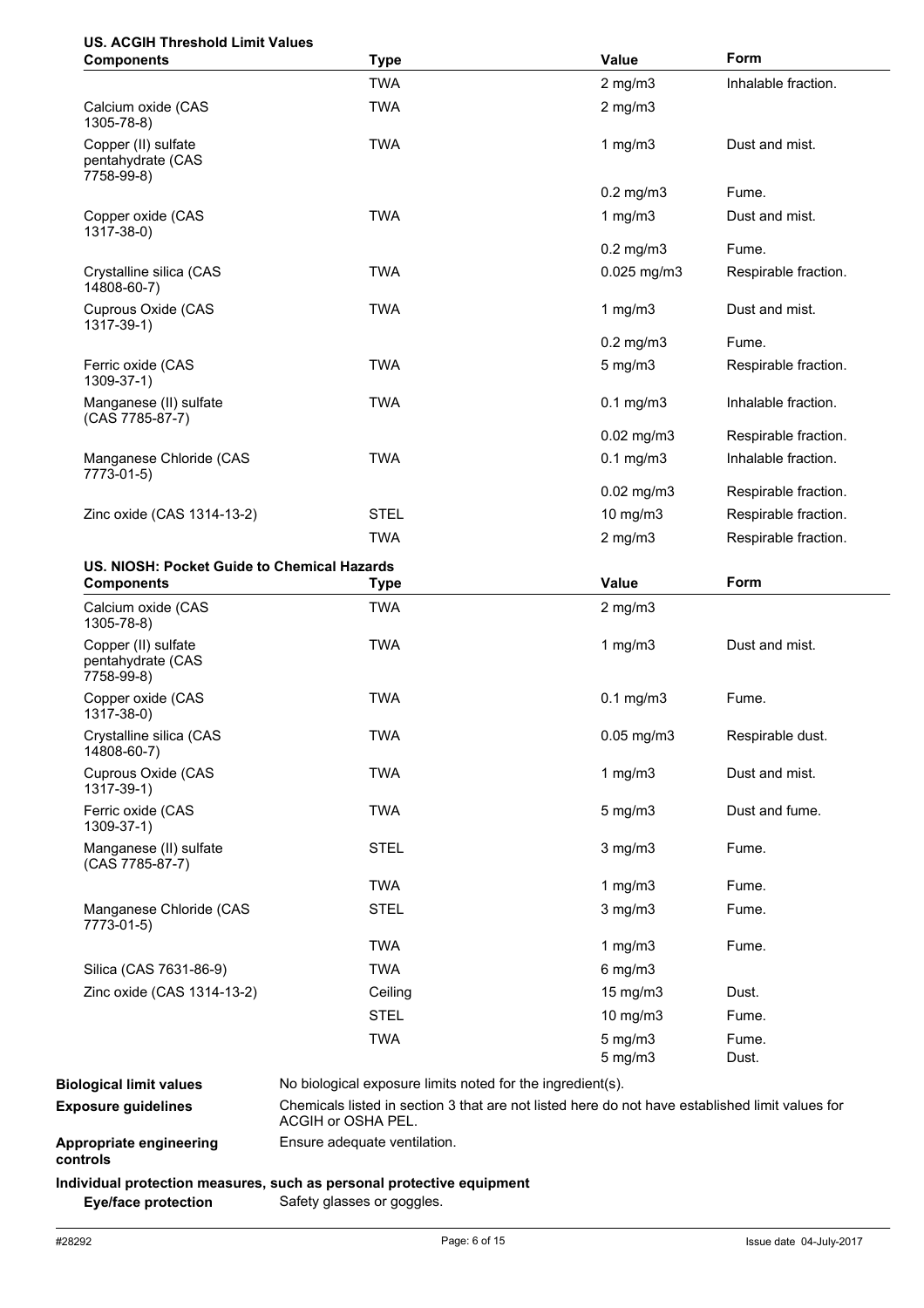**Skin protection Hand protection** Wear suitable gloves. **Other** As required by employer code. **Respiratory protection** Where exposure guideline levels may be exceeded, use an approved NIOSH respirator. **Thermal hazards** Not applicable. Handle in accordance with good industrial hygiene and safety practice. When using, do not eat, drink or smoke. Wash hands after handling and before eating. **General hygiene considerations**

|                                                   | 9. Physical and Unemical Properties            |
|---------------------------------------------------|------------------------------------------------|
| <b>Appearance</b>                                 | Powder.                                        |
| <b>Physical state</b>                             | Solid.                                         |
| Form                                              | Powder.                                        |
| Color                                             | Pink                                           |
| Odor                                              | <b>Odorless</b>                                |
| <b>Odor threshold</b>                             | Not available.                                 |
| рH                                                | $6.5 - 7$                                      |
| Melting point/freezing point                      | Not available.                                 |
| Initial boiling point and boiling<br>range        | Not applicable.                                |
| Pour point                                        | Not applicable.                                |
| <b>Specific gravity</b>                           | Not available.                                 |
| <b>Partition coefficient</b><br>(n-octanol/water) | Not applicable.                                |
| <b>Flash point</b>                                | Not applicable.                                |
| <b>Evaporation rate</b>                           | Not applicable.                                |
| Flammability (solid, gas)                         | Not applicable.                                |
| Upper/lower flammability or explosive limits      |                                                |
| <b>Flammability limit - lower</b><br>(%)          | Not available.                                 |
| <b>Flammability limit - upper</b><br>(%)          | Not available.                                 |
| Explosive limit - lower (%)                       | Not available.                                 |
| Explosive limit - upper (%)                       | Not available.                                 |
| Vapor pressure                                    | Not applicable.                                |
| <b>Vapor density</b>                              | Not applicable.                                |
| <b>Relative density</b>                           | Not available.                                 |
| Solubility(ies)                                   | Not available.                                 |
| <b>Auto-ignition temperature</b>                  | Not applicable.                                |
| <b>Decomposition temperature</b>                  | Not available.                                 |
| <b>Viscosity</b>                                  | Not applicable.                                |
| <b>Other information</b>                          |                                                |
| <b>Flammability</b>                               | Not applicable.                                |
|                                                   | 10. Stability and Reactivity                   |
| Reactivity                                        | May react with incompatible materials.         |
| <b>Possibility of hazardous</b><br>reactions      | Hazardous polymerization does not occur.       |
| <b>Chemical stability</b>                         | Material is stable under normal conditions.    |
| <b>Conditions to avoid</b>                        | Do not mix with other chemicals.               |
| Incompatible materials                            | Strong oxidizing agents.                       |
| <b>Hazardous decomposition</b><br>products        | No hazardous decomposition products are known. |

#### **9. Physical and Chemical Properties**

#### **11. Toxicological Information**

**Routes of exposure Inhalation. Ingestion. Skin contact. Eye contact.**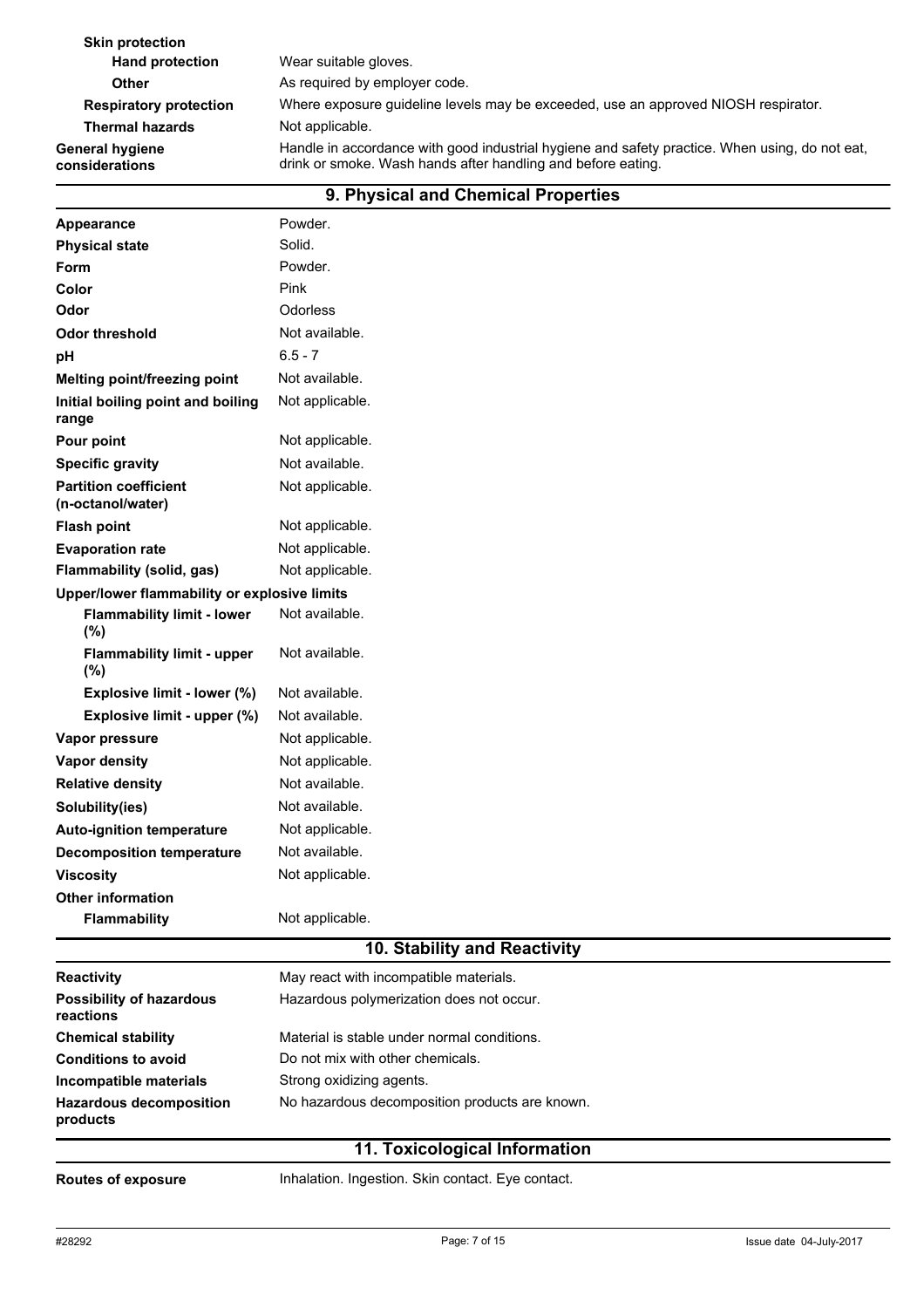| Information on likely routes of exposure                                           |                                                                                                                                          |
|------------------------------------------------------------------------------------|------------------------------------------------------------------------------------------------------------------------------------------|
| Ingestion                                                                          | Harmful if swallowed.                                                                                                                    |
| <b>Inhalation</b>                                                                  | Prolonged inhalation may be harmful.                                                                                                     |
| <b>Skin contact</b>                                                                | No adverse effects due to skin contact are expected.                                                                                     |
| Eye contact                                                                        | Causes serious eye damage.                                                                                                               |
| Symptoms related to the<br>physical, chemical and<br>toxicological characteristics | Symptoms may include stinging, tearing, redness, swelling, and blurred vision. Permanent eye<br>damage including blindness could result. |

# **Information on toxicological effects**

| <b>Acute toxicity</b> | Harmful if swallowed. |
|-----------------------|-----------------------|
|                       |                       |

LD50 Not available

| <b>Components</b>                              | <b>Species</b>                                                | <b>Test Results</b>       |
|------------------------------------------------|---------------------------------------------------------------|---------------------------|
| Boric acid (CAS 10043-35-3)                    |                                                               |                           |
| <b>Acute</b>                                   |                                                               |                           |
| Dermal                                         |                                                               |                           |
| LD50                                           | Rabbit                                                        | > 2000 mg/kg, HSDB        |
|                                                |                                                               | > 2000 mg/kg, 24 Hours    |
| Inhalation                                     |                                                               |                           |
| LC50                                           | Rat                                                           | > 2.1 mg/L, 4 Hours, ECHA |
|                                                |                                                               | > 2 mg/L, 5 Hours, ECHA   |
|                                                |                                                               | > 0.2 mg/L, 4 Hours       |
| Oral                                           |                                                               |                           |
| LD50                                           | Chicken                                                       | 2950 mg/kg, HSDB          |
|                                                |                                                               | 3 g/kg                    |
|                                                | Dog                                                           | 2000 mg/kg, HSDB          |
|                                                | Mouse                                                         | 3450 mg/kg                |
|                                                | Rat                                                           | > 2600 mg/kg              |
|                                                |                                                               | 4080 mg/kg, ECHA, female  |
|                                                |                                                               | 3450 mg/kg, ECHA, male    |
|                                                |                                                               |                           |
| <b>Acute</b>                                   | Boron Potassium Oxide (b4k2o7), Tetrahydrate (CAS 12045-78-2) |                           |
| Dermal                                         |                                                               |                           |
| LD50                                           | Rabbit                                                        | > 2000 mg/kg              |
| Inhalation                                     |                                                               |                           |
| LC50                                           | Rat                                                           | $> 2$ mg/l/4h             |
| Oral                                           |                                                               |                           |
| LD50                                           | Rat                                                           | > 2500 mg/kg              |
| Boron sodium oxide (B8Na2O13) (CAS 12008-41-2) |                                                               |                           |
| <b>Acute</b>                                   |                                                               |                           |
| Dermal                                         |                                                               |                           |
| LD50                                           | Rabbit                                                        | > 2000 mg/kg              |
|                                                | Rat                                                           | 2000 mg/kg                |
| Oral                                           |                                                               |                           |
| LD50                                           | Guinea pig                                                    | 5300 mg/kg                |
|                                                | Rat                                                           | 2000 mg/kg                |
|                                                |                                                               | 2 g/kg                    |
| Calcium oxide (CAS 1305-78-8)                  |                                                               |                           |
| <b>Acute</b>                                   |                                                               |                           |
| Inhalation                                     |                                                               |                           |
| LC50                                           | Not available                                                 |                           |
| Oral                                           |                                                               |                           |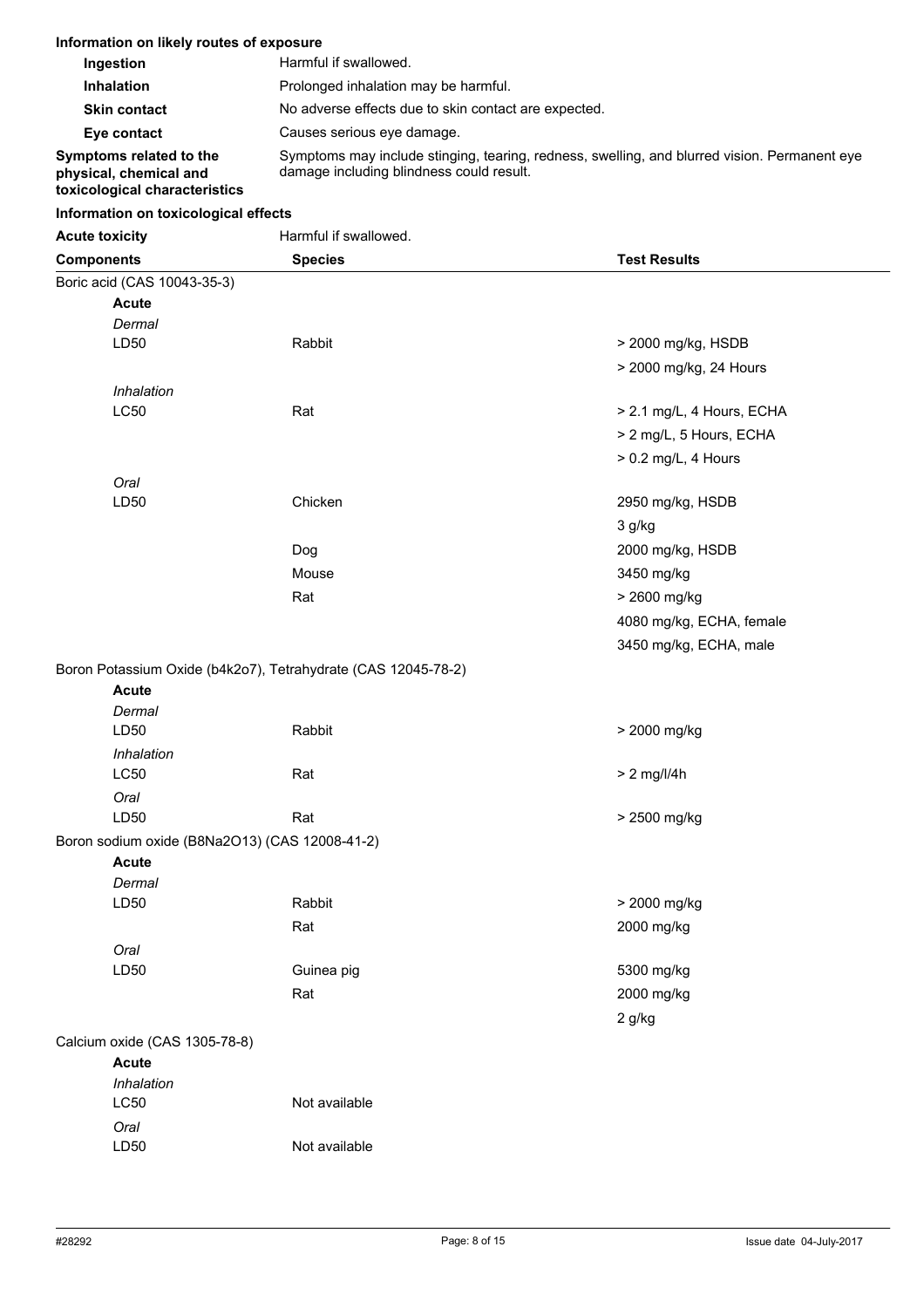| <b>Components</b>                                | <b>Species</b> | <b>Test Results</b>                 |
|--------------------------------------------------|----------------|-------------------------------------|
| Copper (II) sulfate pentahydrate (CAS 7758-99-8) |                |                                     |
| <b>Acute</b>                                     |                |                                     |
| Dermal                                           |                |                                     |
| LD50                                             | Rabbit         | > 1000 mg/kg                        |
| Inhalation<br><b>LC50</b>                        | Not available  |                                     |
| Oral                                             |                |                                     |
| LD50                                             | Rat            | 960 mg/kg                           |
|                                                  |                | 300 mg/kg                           |
| Copper oxide (CAS 1317-38-0)                     |                |                                     |
| <b>Acute</b>                                     |                |                                     |
| Oral                                             |                |                                     |
| LD50                                             | Rat            | 470 mg/kg                           |
| Crystalline silica (CAS 14808-60-7)              |                |                                     |
| <b>Acute</b>                                     |                |                                     |
| Dermal                                           |                |                                     |
| LD50                                             | Not available  |                                     |
| Inhalation<br><b>LC50</b>                        | Not available  |                                     |
|                                                  |                |                                     |
| Oral<br>LD50                                     | Rat            | 500 mg/kg, HSDB, IV only            |
| Cuprous Oxide (CAS 1317-39-1)                    |                |                                     |
| <b>Acute</b>                                     |                |                                     |
| Dermal                                           |                |                                     |
| LD50                                             | Rat            | > 2000 mg/kg                        |
| Inhalation                                       |                |                                     |
| LC50                                             | Rat            | > 50000 mg/m <sup>3</sup> , 4 hours |
| Oral                                             |                |                                     |
| LD50                                             | Rat            | 470 mg/kg                           |
| Ferric oxide (CAS 1309-37-1)                     |                |                                     |
| <b>Acute</b><br>Inhalation                       |                |                                     |
| <b>LC50</b>                                      | Not available  |                                     |
| Oral                                             |                |                                     |
| LD50                                             | Rat            | > 10000 mg/kg                       |
| Manganese (II) sulfate (CAS 7785-87-7)           |                |                                     |
| <b>Acute</b>                                     |                |                                     |
| Inhalation                                       |                |                                     |
| LC50                                             | Not available  |                                     |
| Oral                                             |                |                                     |
| LD50                                             | Mouse          | 2330 mg/kg                          |
|                                                  | Rat            | 2150 mg/kg                          |
| Manganese Chloride (CAS 7773-01-5)               |                |                                     |
| <b>Acute</b>                                     |                |                                     |
| Oral<br>LD50                                     | Guinea pig     | 400 - 810 mg/kg                     |
|                                                  | Mouse          | 275 - 450 mg/kg                     |
|                                                  | Rat            | 250 - 275 mg/kg                     |
| Silica (CAS 7631-86-9)                           |                |                                     |
| <b>Acute</b>                                     |                |                                     |
| Dermal                                           |                |                                     |
| LD50                                             | Rabbit         | > 2000 mg/kg                        |
| Inhalation                                       |                |                                     |
| LC50                                             | Not available  |                                     |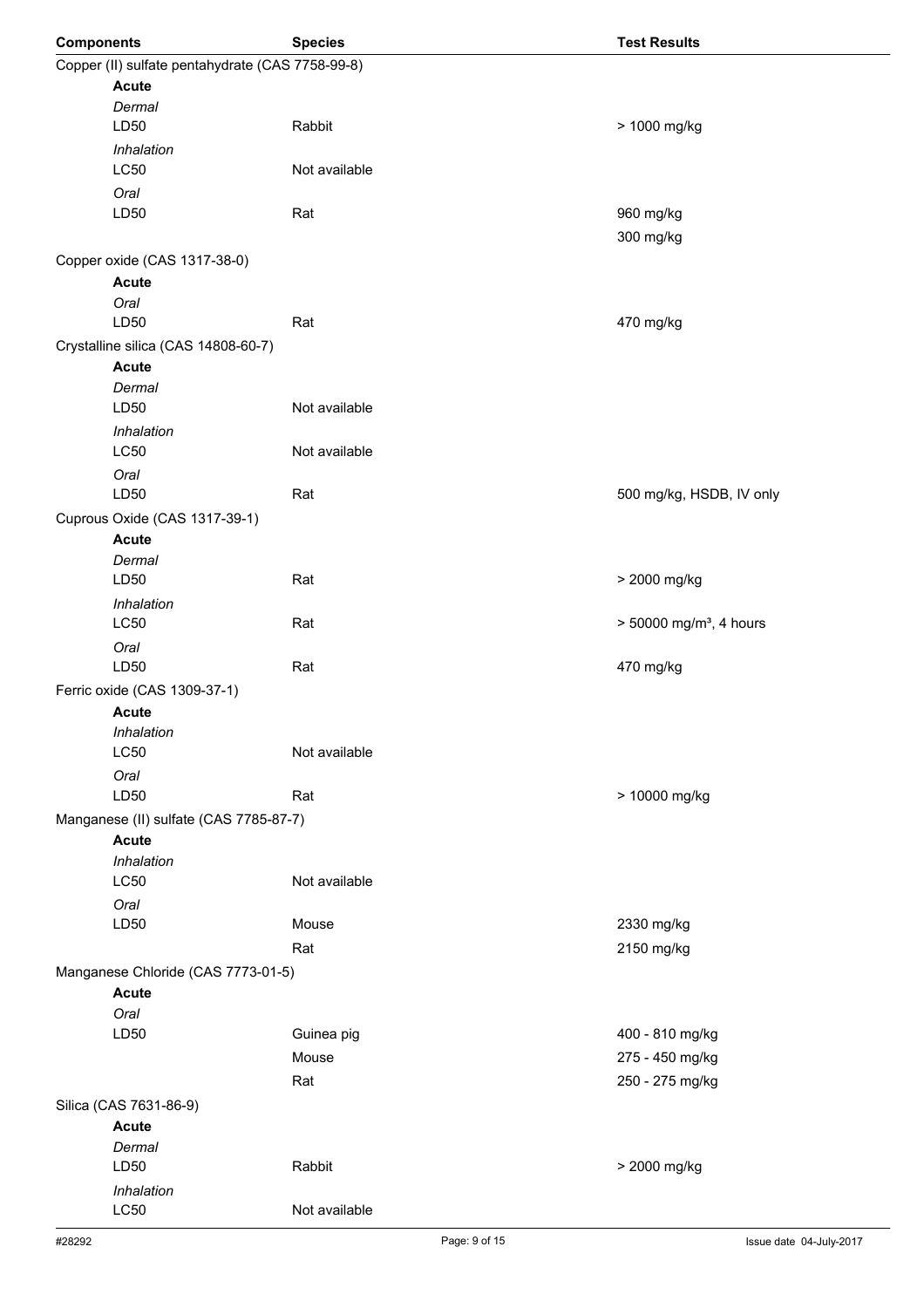| <b>Components</b>                                                                 | <b>Species</b>                                            |                                         | <b>Test Results</b>                                                                      |
|-----------------------------------------------------------------------------------|-----------------------------------------------------------|-----------------------------------------|------------------------------------------------------------------------------------------|
| Oral                                                                              |                                                           |                                         |                                                                                          |
| LD50                                                                              | Mouse                                                     |                                         | > 15000 mg/kg                                                                            |
|                                                                                   | Rat                                                       |                                         | > 5000 mg/kg                                                                             |
|                                                                                   |                                                           |                                         |                                                                                          |
| Zinc oxide (CAS 1314-13-2)                                                        |                                                           |                                         |                                                                                          |
| Acute                                                                             |                                                           |                                         |                                                                                          |
| Inhalation                                                                        |                                                           |                                         |                                                                                          |
| LC50                                                                              | Mouse                                                     |                                         | > 5.7 mg/L, 4 Hours                                                                      |
|                                                                                   |                                                           |                                         | 2500 mg/m3                                                                               |
| Oral                                                                              |                                                           |                                         |                                                                                          |
| LD50                                                                              | Mouse                                                     |                                         | 7950 mg/kg                                                                               |
|                                                                                   | Rat                                                       |                                         | $> 5$ g/kg                                                                               |
|                                                                                   |                                                           |                                         | 5000 mg/kg                                                                               |
| Zinc sulfate, monohydrate (CAS 7446-19-7)                                         |                                                           |                                         |                                                                                          |
| Acute                                                                             |                                                           |                                         |                                                                                          |
| Dermal                                                                            |                                                           |                                         |                                                                                          |
| LD <sub>50</sub>                                                                  | Rat                                                       |                                         | > 2000 mg/kg                                                                             |
|                                                                                   |                                                           |                                         |                                                                                          |
| Oral                                                                              |                                                           |                                         |                                                                                          |
| LD50                                                                              | Mouse                                                     |                                         | 57 mg/kg                                                                                 |
|                                                                                   | Rat                                                       |                                         | 623 mg/kg                                                                                |
| <b>Skin corrosion/irritation</b>                                                  | Prolonged skin contact may cause temporary irritation.    |                                         |                                                                                          |
| <b>Exposure minutes</b>                                                           | Not available.                                            |                                         |                                                                                          |
| Erythema value                                                                    | Not available.                                            |                                         |                                                                                          |
| Oedema value                                                                      | Not available.                                            |                                         |                                                                                          |
|                                                                                   |                                                           |                                         |                                                                                          |
| Serious eye damage/eye<br>irritation                                              | Causes serious eye damage.                                |                                         |                                                                                          |
| <b>Corneal opacity value</b>                                                      | Not available.                                            |                                         |                                                                                          |
| <b>Iris lesion value</b>                                                          | Not available.                                            |                                         |                                                                                          |
| <b>Conjunctival reddening</b><br>value                                            | Not available.                                            |                                         |                                                                                          |
| Conjunctival oedema value                                                         | Not available.                                            |                                         |                                                                                          |
| <b>Recover davs</b>                                                               | Not available.                                            |                                         |                                                                                          |
| Respiratory or skin sensitization                                                 |                                                           |                                         |                                                                                          |
| Canada - Alberta OELs: Irritant                                                   |                                                           |                                         |                                                                                          |
|                                                                                   | Boron sodium oxide (B8Na2O13) (CAS 12008-41-2)            | Irritant                                |                                                                                          |
| Calcium oxide (CAS 1305-78-8)                                                     |                                                           | Irritant                                |                                                                                          |
| <b>Respiratory sensitization</b>                                                  | Not available.                                            |                                         |                                                                                          |
| <b>Skin sensitization</b>                                                         | This product is not expected to cause skin sensitization. |                                         |                                                                                          |
| <b>Mutagenicity</b>                                                               | mutagenic or genotoxic.                                   |                                         | No data available to indicate product or any components present at greater than 0.1% are |
| Carcinogenicity                                                                   | See below.                                                |                                         |                                                                                          |
| <b>ACGIH Carcinogens</b>                                                          |                                                           |                                         |                                                                                          |
| Crystalline silica (CAS 14808-60-7)<br>Canada - Alberta OELs: Carcinogen category |                                                           | A2 Suspected human carcinogen.          |                                                                                          |
| Crystalline silica (CAS 14808-60-7)<br>Canada - Manitoba OELs: carcinogenicity    |                                                           | Suspected human carcinogen.             |                                                                                          |
|                                                                                   | BORATE COMPOUNDS, INORGANIC, INHALABLE                    | Not classifiable as a human carcinogen. |                                                                                          |
| FRACTION (CAS 10043-35-3)                                                         |                                                           |                                         |                                                                                          |
| FRACTION (CAS 12008-41-2)                                                         | BORATE COMPOUNDS, INORGANIC, INHALABLE                    | Not classifiable as a human carcinogen. |                                                                                          |
| $1309 - 37 - 1$                                                                   | IRON OXIDE (FE2O3), RESPIRABLE FRACTION (CAS              | Not classifiable as a human carcinogen. |                                                                                          |
| MANGANESE ELEMENTAL AND INORGANIC<br>7773-01-5)                                   | COMPOUNDS, AS MN, INHALABLE FRACTION (CAS                 | Not classifiable as a human carcinogen. |                                                                                          |
| MANGANESE ELEMENTAL AND INORGANIC<br>7785-87-7)                                   | COMPOUNDS, AS MN, INHALABLE FRACTION (CAS                 | Not classifiable as a human carcinogen. |                                                                                          |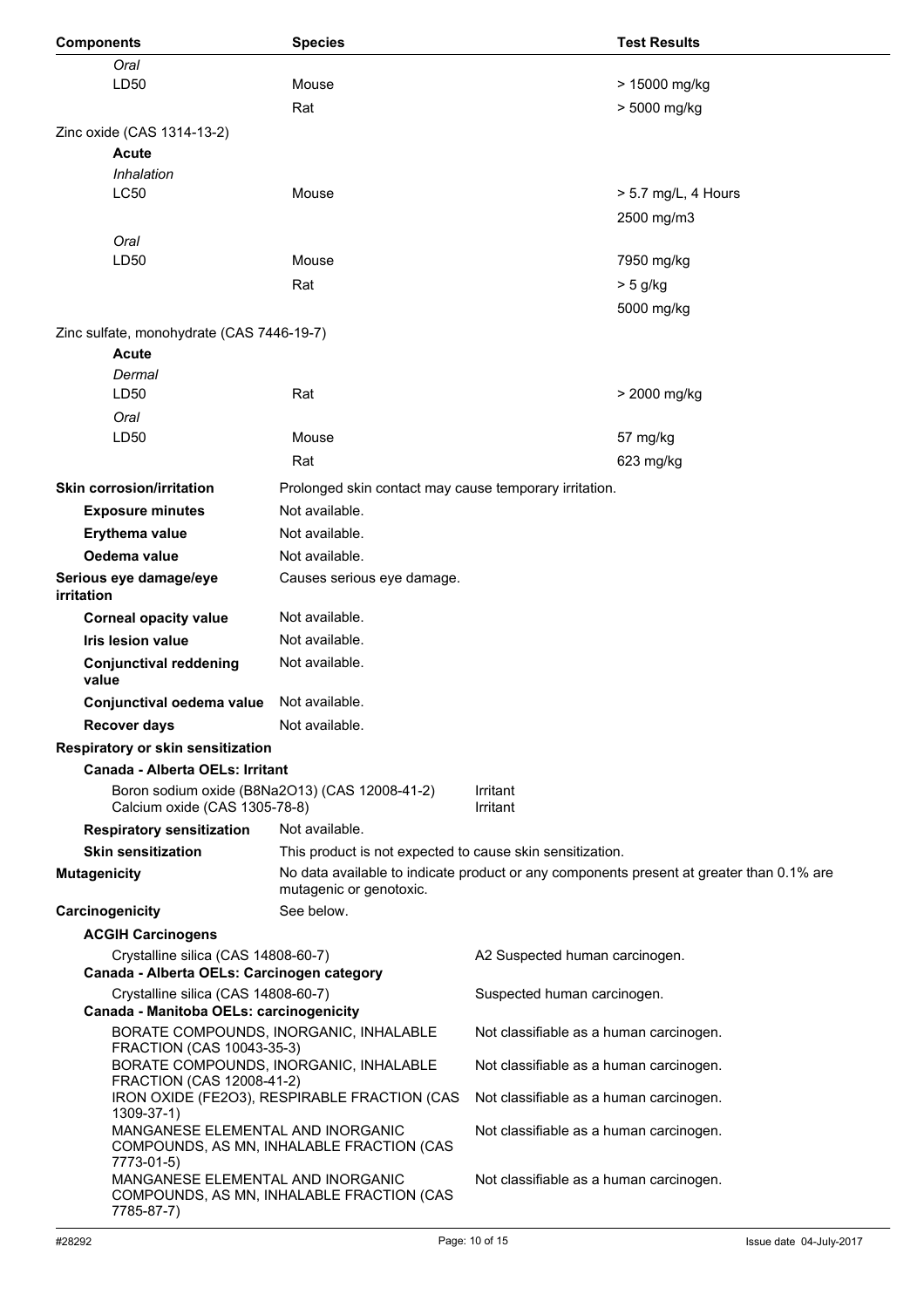| SILICA, CRYSTALLINE-.ALPHA.-QUARTZ,<br>RESPIRABLE FRACTION (CAS 14808-60-7)                          |                                                                          | Suspected human carcinogen.                                                                                                         |
|------------------------------------------------------------------------------------------------------|--------------------------------------------------------------------------|-------------------------------------------------------------------------------------------------------------------------------------|
| Canada - Quebec OELs: Carcinogen category                                                            |                                                                          |                                                                                                                                     |
| Crystalline silica (CAS 14808-60-7)<br><b>IARC Monographs. Overall Evaluation of Carcinogenicity</b> |                                                                          | Suspected carcinogenic effect in humans.                                                                                            |
| Crystalline silica (CAS 14808-60-7)<br>Ferric oxide (CAS 1309-37-1)                                  |                                                                          | Volume 68, Volume 100C 1 Carcinogenic to humans.<br>Volume 1, Supplement 7 - 3 Not classifiable as to carcinogenicity<br>to humans. |
| Silica (CAS 7631-86-9)                                                                               |                                                                          | Volume 68 - 3 Not classifiable as to carcinogenicity to humans.                                                                     |
|                                                                                                      | US - California Proposition 65 - CRT: Listed date/Carcinogenic substance |                                                                                                                                     |
| Crystalline silica (CAS 14808-60-7)                                                                  |                                                                          |                                                                                                                                     |
| US NTP Report on Carcinogens: Known carcinogen                                                       |                                                                          |                                                                                                                                     |
| Crystalline silica (CAS 14808-60-7)                                                                  |                                                                          | Known To Be Human Carcinogen.                                                                                                       |
|                                                                                                      | US. OSHA Specifically Regulated Substances (29 CFR 1910.1001-1050)       |                                                                                                                                     |
| Not listed.                                                                                          |                                                                          |                                                                                                                                     |
| <b>Reproductive toxicity</b>                                                                         | May damage fertility or the unborn child.                                |                                                                                                                                     |
| <b>Teratogenicity</b>                                                                                | Not available.                                                           |                                                                                                                                     |
| Specific target organ toxicity -<br>single exposure                                                  | Not classified.                                                          |                                                                                                                                     |
| Specific target organ toxicity -<br>repeated exposure                                                | May cause damage to organs through prolonged or repeated exposure.       |                                                                                                                                     |
| <b>Aspiration hazard</b>                                                                             | Not classified.                                                          |                                                                                                                                     |
| <b>Chronic effects</b>                                                                               | Prolonged inhalation may be harmful.                                     |                                                                                                                                     |

**12. Ecological Information**

| <b>Ecotoxicity</b> |                                                  | See below   |                                                                 |                              |
|--------------------|--------------------------------------------------|-------------|-----------------------------------------------------------------|------------------------------|
| <b>Components</b>  | <b>Ecotoxicological data</b>                     |             | <b>Species</b>                                                  | <b>Test Results</b>          |
|                    | Boric acid (CAS 10043-35-3)                      |             |                                                                 |                              |
|                    | Crustacea                                        | <b>EC50</b> | Daphnia                                                         | 134 mg/L, 48 Hours           |
|                    | <b>Aquatic</b>                                   |             |                                                                 |                              |
|                    | Fish                                             | LC50        | Razorback sucker (Xyrauchen texanus)                            | > 100 mg/L, 96 hours         |
|                    | Boron sodium oxide (B8Na2O13) (CAS 12008-41-2)   |             |                                                                 |                              |
|                    | Crustacea                                        | <b>EC50</b> | Daphnia                                                         | 2528 mg/L, 48 Hours          |
|                    | Copper (II) sulfate pentahydrate (CAS 7758-99-8) |             |                                                                 |                              |
|                    | Crustacea                                        | <b>EC50</b> | Daphnia                                                         | 0.187 mg/L, 48 Hours         |
|                    | <b>Aquatic</b>                                   |             |                                                                 |                              |
|                    | Crustacea                                        | <b>EC50</b> | Water flea (Daphnia magna)                                      | 0.006 - 0.007 mg/L, 48 hours |
|                    | <b>Fish</b>                                      | LC50        | Bluegill (Lepomis macrochirus)                                  | 0.66 - 1.15 mg/L, 96 hours   |
|                    | Copper oxide (CAS 1317-38-0)                     |             |                                                                 |                              |
|                    | <b>Aquatic</b>                                   |             |                                                                 |                              |
|                    | Crustacea                                        | <b>EC50</b> | Water flea (Daphnia magna)                                      | 0.011 - 0.039 mg/L, 48 hours |
|                    | Fish                                             | LC50        | Western mosquitofish (Gambusia affinis) > 56000 mg/L, 96 hours  |                              |
|                    | Manganese (II) sulfate (CAS 7785-87-7)           |             |                                                                 |                              |
|                    | <b>Aquatic</b>                                   |             |                                                                 |                              |
|                    | Crustacea                                        | <b>EC50</b> | Water flea (Daphnia magna)                                      | 7.09 - 9.36 mg/L, 48 hours   |
|                    | <b>Fish</b>                                      | <b>LC50</b> | Fathead minnow (Pimephales promelas) 24.3 - 38.9 mg/L, 96 hours |                              |
|                    | Manganese Chloride (CAS 7773-01-5)               |             |                                                                 |                              |
|                    | <b>Aquatic</b>                                   |             |                                                                 |                              |
|                    | Crustacea                                        | <b>EC50</b> | Water flea (Daphnia magna)                                      | 4.7 mg/L, 48 hours           |
|                    | Silica (CAS 7631-86-9)                           |             |                                                                 |                              |
|                    | Algae                                            | <b>IC50</b> | Algae                                                           | 440 mg/L, 72 Hours           |
|                    | Crustacea                                        | <b>EC50</b> | Daphnia                                                         | 7600 mg/L, 48 Hours          |
|                    | Zinc oxide (CAS 1314-13-2)                       |             |                                                                 |                              |
|                    | <b>Aquatic</b>                                   |             |                                                                 |                              |
|                    | Fish                                             | LC50        | Fathead minnow (Pimephales promelas) 2246 mg/L, 96 hours        |                              |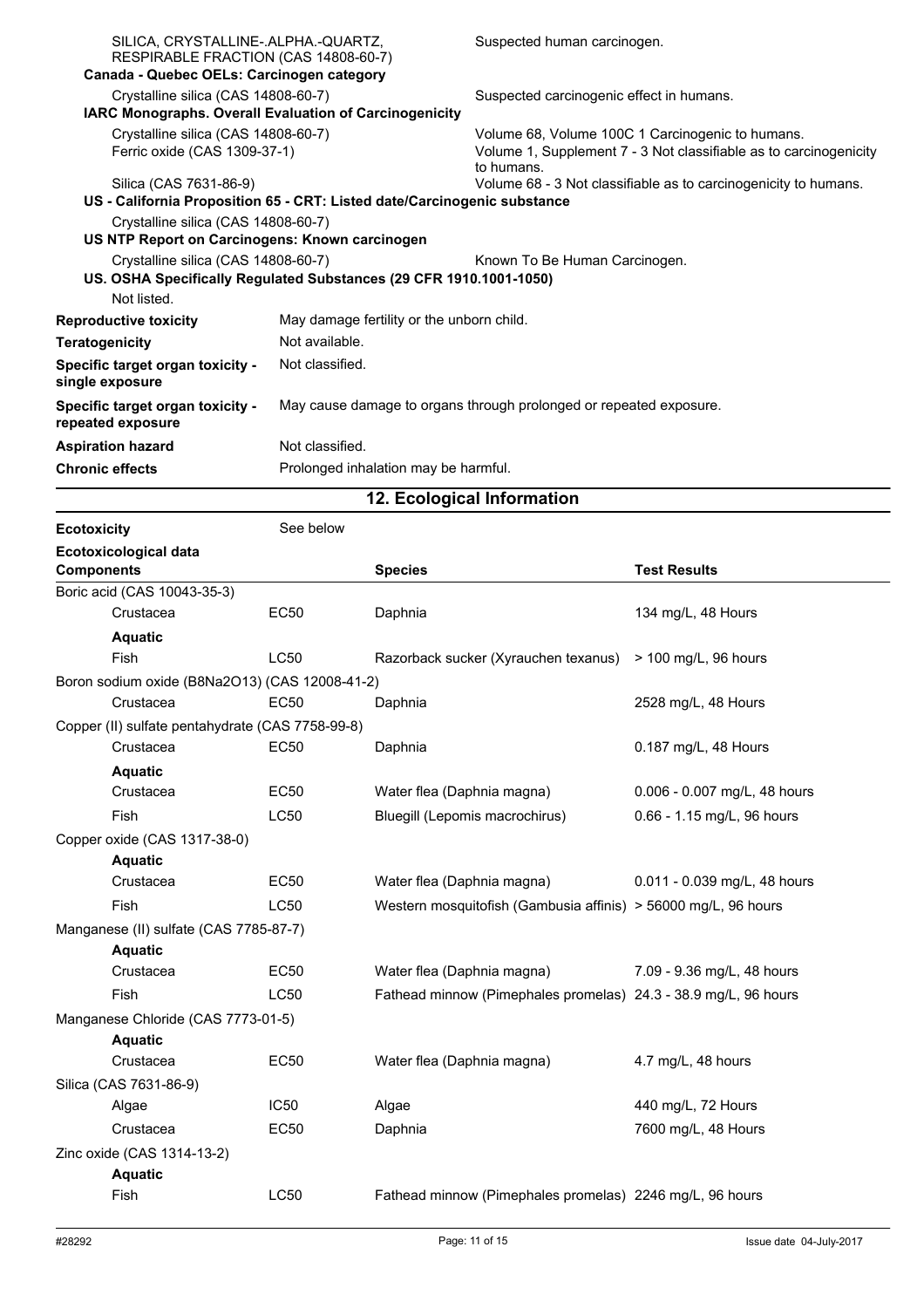| <b>Components</b>                                                                                                                                                           |                    | <b>Species</b>                                                | <b>Test Results</b>                                                                                                                                                                                  |  |
|-----------------------------------------------------------------------------------------------------------------------------------------------------------------------------|--------------------|---------------------------------------------------------------|------------------------------------------------------------------------------------------------------------------------------------------------------------------------------------------------------|--|
| Zinc sulfate, monohydrate (CAS 7446-19-7)                                                                                                                                   |                    |                                                               |                                                                                                                                                                                                      |  |
| <b>Aquatic</b>                                                                                                                                                              |                    |                                                               |                                                                                                                                                                                                      |  |
| Crustacea                                                                                                                                                                   | EC50               | Rotifer (Philodina acuticornis)                               | $0.3$ mg/L, 48 hours                                                                                                                                                                                 |  |
| Fish                                                                                                                                                                        | <b>LC50</b>        | Rainbow trout, donaldson trout<br>(Oncorhynchus mykiss)       | 0.162 mg/L, 96 hours                                                                                                                                                                                 |  |
| Persistence and degradability                                                                                                                                               |                    | No data is available on the degradability of this product.    |                                                                                                                                                                                                      |  |
| <b>Bioaccumulative potential</b>                                                                                                                                            | No data available. |                                                               |                                                                                                                                                                                                      |  |
| <b>Mobility in soil</b>                                                                                                                                                     | No data available. |                                                               |                                                                                                                                                                                                      |  |
| <b>Mobility in general</b>                                                                                                                                                  | Not available.     |                                                               |                                                                                                                                                                                                      |  |
| <b>Other adverse effects</b>                                                                                                                                                |                    |                                                               | No other adverse environmental effects (e.g. ozone depletion, photochemical ozone creation<br>potential, endocrine disruption, global warming potential) are expected from this component.           |  |
|                                                                                                                                                                             |                    | <b>13. Disposal Considerations</b>                            |                                                                                                                                                                                                      |  |
| <b>Disposal instructions</b>                                                                                                                                                |                    |                                                               | Dispose of contents/container in accordance with local/regional/national/international regulations.                                                                                                  |  |
| <b>Local disposal regulations</b>                                                                                                                                           |                    | Dispose in accordance with all applicable regulations.        |                                                                                                                                                                                                      |  |
| Hazardous waste code                                                                                                                                                        | disposal company.  |                                                               | The waste code should be assigned in discussion between the user, the producer and the waste                                                                                                         |  |
| Waste from residues / unused<br>products                                                                                                                                    |                    | be disposed of in a safe manner (see: Disposal instructions). | Empty containers or liners may retain some product residues. This material and its container must                                                                                                    |  |
| <b>Contaminated packaging</b>                                                                                                                                               | emptied.           |                                                               | Empty containers should be taken to an approved waste handling site for recycling or disposal.<br>Since emptied containers may retain product residue, follow label warnings even after container is |  |
|                                                                                                                                                                             |                    | 14. Transport Information                                     |                                                                                                                                                                                                      |  |
| <b>Transport of Dangerous Goods</b><br>(TDG) Proof of Classification                                                                                                        |                    |                                                               | In accordance with Part 2.2.1 (SOR/2014-152) of the Transportation of Dangerous Goods<br>Regulations, we certify that the classification of this product is correct as of the SDS date of issue.     |  |
| U.S. Department of Transportation (DOT)                                                                                                                                     |                    |                                                               |                                                                                                                                                                                                      |  |
| Not regulated as dangerous goods.                                                                                                                                           |                    |                                                               |                                                                                                                                                                                                      |  |
| <b>Transportation of Dangerous Goods (TDG - Canada)</b><br>Not regulated as dangerous goods.                                                                                |                    |                                                               |                                                                                                                                                                                                      |  |
|                                                                                                                                                                             |                    |                                                               |                                                                                                                                                                                                      |  |
|                                                                                                                                                                             |                    | 15. Regulatory Information                                    |                                                                                                                                                                                                      |  |
| <b>Canadian federal regulations</b>                                                                                                                                         |                    | contains all the information required by the HPR.             | This product has been classified in accordance with the hazard criteria of the HPR and the SDS                                                                                                       |  |
| Canada CEPA Schedule I: Listed substance                                                                                                                                    |                    |                                                               |                                                                                                                                                                                                      |  |
| Zinc oxide (CAS 1314-13-2)                                                                                                                                                  |                    | Listed.                                                       |                                                                                                                                                                                                      |  |
| Zinc sulfate, monohydrate (CAS 7446-19-7)<br><b>Canada DSL Challenge Substances: Listed substance</b>                                                                       |                    | Listed.                                                       |                                                                                                                                                                                                      |  |
| Crystalline silica (CAS 14808-60-7)                                                                                                                                         |                    | Listed.                                                       |                                                                                                                                                                                                      |  |
| Canada Priority Substances List (Second List): Listed substance                                                                                                             |                    |                                                               |                                                                                                                                                                                                      |  |
| Zinc oxide (CAS 1314-13-2)                                                                                                                                                  |                    | Listed.                                                       |                                                                                                                                                                                                      |  |
| Zinc sulfate, monohydrate (CAS 7446-19-7)<br>Export Control List (CEPA 1999, Schedule 3)                                                                                    |                    | Listed.                                                       |                                                                                                                                                                                                      |  |
| Not listed.                                                                                                                                                                 |                    |                                                               |                                                                                                                                                                                                      |  |
| <b>Greenhouse Gases</b>                                                                                                                                                     |                    |                                                               |                                                                                                                                                                                                      |  |
| Not listed.<br><b>Precursor Control Regulations</b>                                                                                                                         |                    |                                                               |                                                                                                                                                                                                      |  |
| Not regulated.                                                                                                                                                              |                    |                                                               |                                                                                                                                                                                                      |  |
| <b>WHMIS 2015 Exemptions</b>                                                                                                                                                | Controlled         |                                                               |                                                                                                                                                                                                      |  |
| <b>US federal regulations</b>                                                                                                                                               |                    | Standard, 29 CFR 1910.1200.                                   | This product is a "Hazardous Chemical" as defined by the OSHA Hazard Communication                                                                                                                   |  |
| TSCA Section 12(b) Export Notification (40 CFR 707, Subpt. D)                                                                                                               |                    |                                                               |                                                                                                                                                                                                      |  |
| Not regulated.<br><b>CERCLA Hazardous Substance List (40 CFR 302.4)</b>                                                                                                     |                    |                                                               |                                                                                                                                                                                                      |  |
| Copper oxide (CAS 1317-38-0)<br>Cuprous Oxide (CAS 1317-39-1)<br>Manganese (II) sulfate (CAS 7785-87-7)<br>Manganese Chloride (CAS 7773-01-5)<br>Zinc oxide (CAS 1314-13-2) |                    | Listed.<br>Listed.<br>Listed.<br>Listed.<br>Listed.           |                                                                                                                                                                                                      |  |
|                                                                                                                                                                             |                    |                                                               |                                                                                                                                                                                                      |  |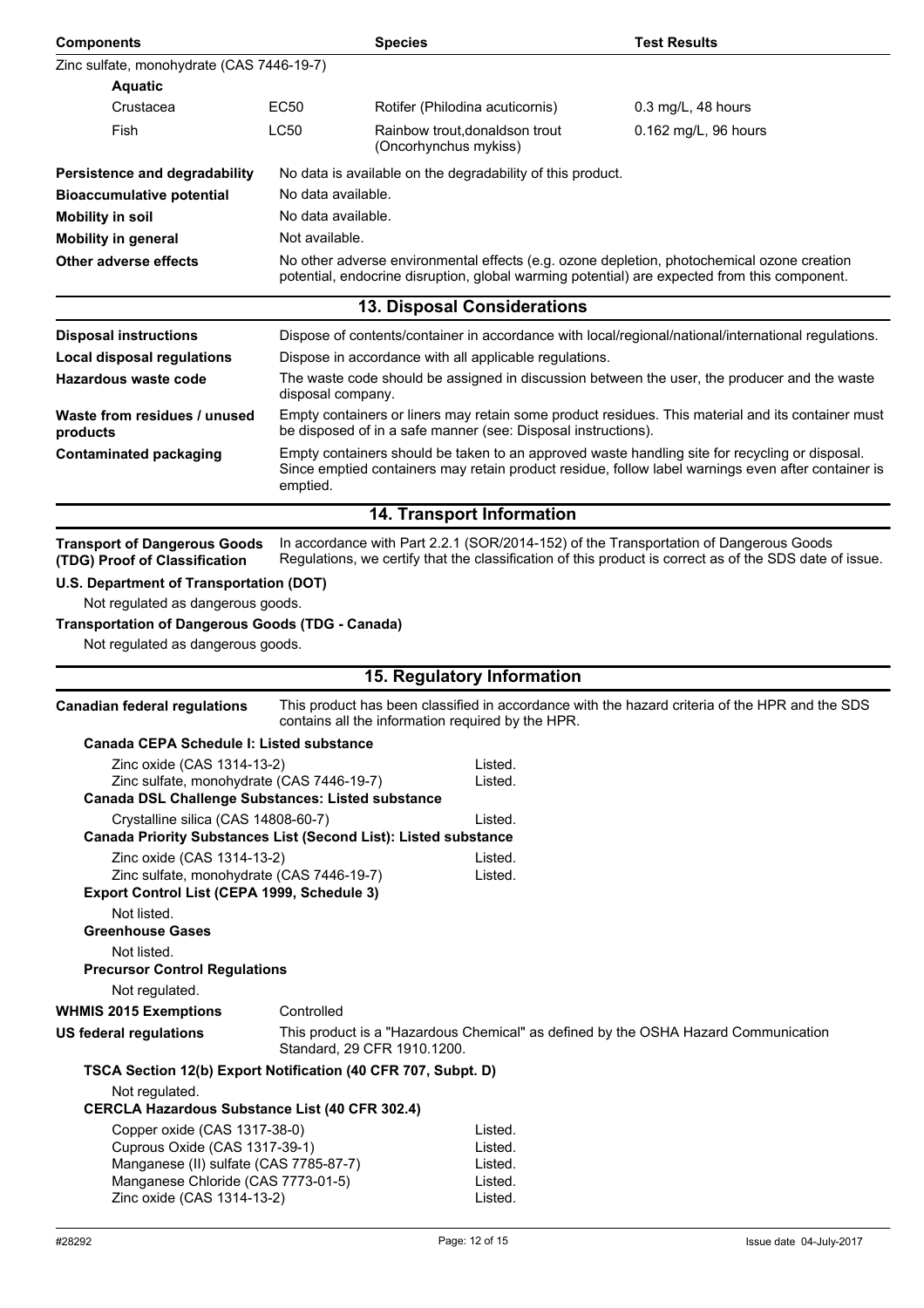## **US. OSHA Specifically Regulated Substances (29 CFR 1910.1001-1050)** Not listed.

# **Superfund Amendments and Reauthorization Act of 1986 (SARA)**

| <b>Superiuma Amendments and Readthorization Act of 1960 (SARA)</b><br><b>Hazard categories</b> | Immediate Hazard - Yes<br>Delayed Hazard - Yes<br>Fire Hazard - No<br>Pressure Hazard - No<br>Reactivity Hazard - No |                        |                       |  |
|------------------------------------------------------------------------------------------------|----------------------------------------------------------------------------------------------------------------------|------------------------|-----------------------|--|
| <b>SARA 302 Extremely</b><br>hazardous substance                                               | No                                                                                                                   |                        |                       |  |
| SARA 311/312 Hazardous<br>chemical                                                             | No                                                                                                                   |                        |                       |  |
| SARA 313 (TRI reporting)                                                                       |                                                                                                                      |                        |                       |  |
| <b>Chemical name</b>                                                                           |                                                                                                                      | <b>CAS number</b>      | % by wt.              |  |
| Manganese (II) sulfate                                                                         |                                                                                                                      | 7785-87-7              | $15 - 40$             |  |
| Manganese Chloride                                                                             |                                                                                                                      | 7773-01-5              | $15 - 40$             |  |
| Zinc oxide<br>Zinc sulfate, monohydrate                                                        |                                                                                                                      | 1314-13-2<br>7446-19-7 | $15 - 40$<br>$5 - 10$ |  |
| Copper oxide                                                                                   |                                                                                                                      | 1317-38-0              | $1 - 5$               |  |
| Other federal regulations                                                                      |                                                                                                                      |                        |                       |  |
|                                                                                                | Clean Air Act (CAA) Section 112 Hazardous Air Pollutants (HAPs) List                                                 |                        |                       |  |
| Manganese (II) sulfate (CAS 7785-87-7)                                                         |                                                                                                                      |                        |                       |  |
| Manganese Chloride (CAS 7773-01-5)                                                             |                                                                                                                      |                        |                       |  |
|                                                                                                | Clean Air Act (CAA) Section 112(r) Accidental Release Prevention (40 CFR 68.130)                                     |                        |                       |  |
| Not regulated.                                                                                 |                                                                                                                      |                        |                       |  |
| US state regulations                                                                           | See below                                                                                                            |                        |                       |  |
|                                                                                                | US - California Hazardous Substances (Director's): Listed substance                                                  |                        |                       |  |
| Calcium oxide (CAS 1305-78-8)                                                                  |                                                                                                                      | Listed.                |                       |  |
|                                                                                                | Copper (II) sulfate pentahydrate (CAS 7758-99-8)                                                                     | Listed.                |                       |  |
| Copper oxide (CAS 1317-38-0)                                                                   |                                                                                                                      | Listed.                |                       |  |
| Cuprous Oxide (CAS 1317-39-1)                                                                  |                                                                                                                      | Listed.                |                       |  |
| Ferric oxide (CAS 1309-37-1)                                                                   |                                                                                                                      | Listed.                |                       |  |
| Manganese (II) sulfate (CAS 7785-87-7)<br>Manganese Chloride (CAS 7773-01-5)                   |                                                                                                                      | Listed.<br>Listed.     |                       |  |
| Silica (CAS 7631-86-9)                                                                         |                                                                                                                      | Listed.                |                       |  |
| Zinc oxide (CAS 1314-13-2)                                                                     |                                                                                                                      | Listed.                |                       |  |
|                                                                                                | Zinc sulfate, monohydrate (CAS 7446-19-7)                                                                            | Listed.                |                       |  |
|                                                                                                | US - Illinois Chemical Safety Act: Listed substance                                                                  |                        |                       |  |
| Copper oxide (CAS 1317-38-0)                                                                   |                                                                                                                      |                        |                       |  |
| Cuprous Oxide (CAS 1317-39-1)                                                                  |                                                                                                                      |                        |                       |  |
| Manganese (II) sulfate (CAS 7785-87-7)<br>Manganese Chloride (CAS 7773-01-5)                   |                                                                                                                      |                        |                       |  |
| Zinc oxide (CAS 1314-13-2)                                                                     |                                                                                                                      |                        |                       |  |
|                                                                                                | US - Louisiana Spill Reporting: Listed substance                                                                     |                        |                       |  |
| Copper oxide (CAS 1317-38-0)                                                                   |                                                                                                                      | Listed.                |                       |  |
| Cuprous Oxide (CAS 1317-39-1)                                                                  |                                                                                                                      | Listed.                |                       |  |
| Manganese (II) sulfate (CAS 7785-87-7)                                                         |                                                                                                                      | Listed.                |                       |  |
| Manganese Chloride (CAS 7773-01-5)<br>Zinc oxide (CAS 1314-13-2)                               |                                                                                                                      | Listed.<br>Listed.     |                       |  |
|                                                                                                | US - Michigan Critical Materials Register: Parameter number                                                          |                        |                       |  |
|                                                                                                | Copper (II) sulfate pentahydrate (CAS 7758-99-8)                                                                     | <b>COPPER</b>          |                       |  |
| Copper oxide (CAS 1317-38-0)                                                                   |                                                                                                                      | <b>COPPER</b>          |                       |  |
| Cuprous Oxide (CAS 1317-39-1)                                                                  |                                                                                                                      | <b>COPPER</b>          |                       |  |
| Zinc oxide (CAS 1314-13-2)                                                                     |                                                                                                                      | <b>ZINC</b>            |                       |  |
|                                                                                                | Zinc sulfate, monohydrate (CAS 7446-19-7)                                                                            | <b>ZINC</b>            |                       |  |
| US - Minnesota Haz Subs: Listed substance                                                      |                                                                                                                      |                        |                       |  |
| Calcium oxide (CAS 1305-78-8)<br>Crystalline silica (CAS 14808-60-7)                           |                                                                                                                      | Listed.                |                       |  |
| Ferric oxide (CAS 1309-37-1)                                                                   |                                                                                                                      | Listed.<br>Listed.     |                       |  |
| Manganese (II) sulfate (CAS 7785-87-7)                                                         |                                                                                                                      | Listed.                |                       |  |
| Manganese Chloride (CAS 7773-01-5)                                                             |                                                                                                                      | Listed.                |                       |  |
| Silica (CAS 7631-86-9)                                                                         |                                                                                                                      | Listed.                |                       |  |
| Zinc oxide (CAS 1314-13-2)                                                                     |                                                                                                                      | Listed.                |                       |  |
|                                                                                                | US - New Jersey RTK - Substances: Listed substance                                                                   |                        |                       |  |

Boric acid (CAS 10043-35-3)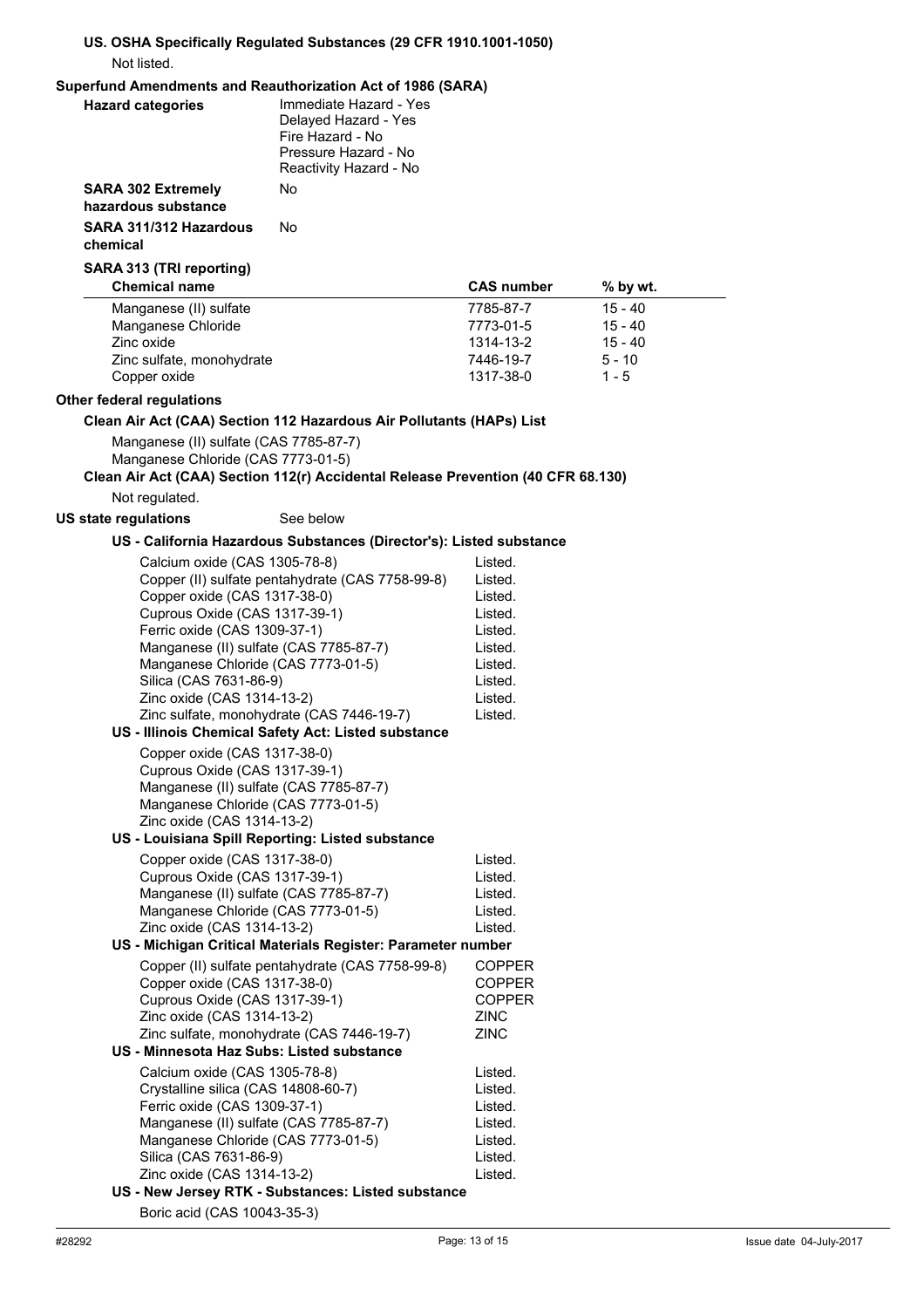Boron Potassium Oxide (b4k2o7), Tetrahydrate (CAS 12045-78-2) Boron sodium oxide (B8Na2O13) (CAS 12008-41-2) Calcium oxide (CAS 1305-78-8) Copper oxide (CAS 1317-38-0) Crystalline silica (CAS 14808-60-7) Cuprous Oxide (CAS 1317-39-1) Ferric oxide (CAS 1309-37-1) Manganese (II) sulfate (CAS 7785-87-7) Manganese Chloride (CAS 7773-01-5) Silica (CAS 7631-86-9) Zinc oxide (CAS 1314-13-2) **US - North Carolina Toxic Air Pollutants: Listed substance** Manganese (II) sulfate (CAS 7785-87-7) Manganese Chloride (CAS 7773-01-5) **US - Texas Effects Screening Levels: Listed substance** Boric acid (CAS 10043-35-3) Listed. Calcium oxide (CAS 1305-78-8) Listed. Copper (II) sulfate pentahydrate (CAS 7758-99-8) Listed. Copper oxide (CAS 1317-38-0) Listed.<br>Crystalline silica (CAS 14808-60-7) Listed Crystalline silica (CAS 14808-60-7) Listed. Cuprous Oxide (CAS 1317-39-1) Ferric oxide (CAS 1309-37-1) Listed. Silica (CAS 7631-86-9) Listed. Zinc oxide (CAS 1314-13-2) Listed. **US. Massachusetts RTK - Substance List** Calcium oxide (CAS 1305-78-8) Copper (II) sulfate pentahydrate (CAS 7758-99-8) Crystalline silica (CAS 14808-60-7) Ferric oxide (CAS 1309-37-1) Silica (CAS 7631-86-9) Zinc oxide (CAS 1314-13-2) Zinc sulfate, monohydrate (CAS 7446-19-7) **US. New Jersey Worker and Community Right-to-Know Act** Copper (II) sulfate pentahydrate (CAS 7758-99-8) Copper oxide (CAS 1317-38-0) Cuprous Oxide (CAS 1317-39-1) Manganese (II) sulfate (CAS 7785-87-7) Manganese Chloride (CAS 7773-01-5) Zinc oxide (CAS 1314-13-2) Zinc sulfate, monohydrate (CAS 7446-19-7) **US. Pennsylvania Worker and Community Right-to-Know Law** Calcium oxide (CAS 1305-78-8) Copper oxide (CAS 1317-38-0) Crystalline silica (CAS 14808-60-7) Cuprous Oxide (CAS 1317-39-1) Ferric oxide (CAS 1309-37-1) Manganese (II) sulfate (CAS 7785-87-7) Manganese Chloride (CAS 7773-01-5) Silica (CAS 7631-86-9) Zinc oxide (CAS 1314-13-2) **US. Rhode Island RTK** Copper oxide (CAS 1317-38-0) Cuprous Oxide (CAS 1317-39-1) Manganese (II) sulfate (CAS 7785-87-7) Manganese Chloride (CAS 7773-01-5) Zinc oxide (CAS 1314-13-2) **US. California Proposition 65** WARNING: This product contains a chemical known to the State of California to cause cancer. **US - California Proposition 65 - CRT: Listed date/Carcinogenic substance** Crystalline silica (CAS 14808-60-7) Listed: October 1, 1988 **Inventory status Country(s) or region Inventory name On inventory (yes/no)\*** Canada Domestic Substances List (DSL) Yes Canada Non-Domestic Substances List (NDSL) No

United States & Puerto Rico Toxic Substances Control Act (TSCA) Inventory Yes